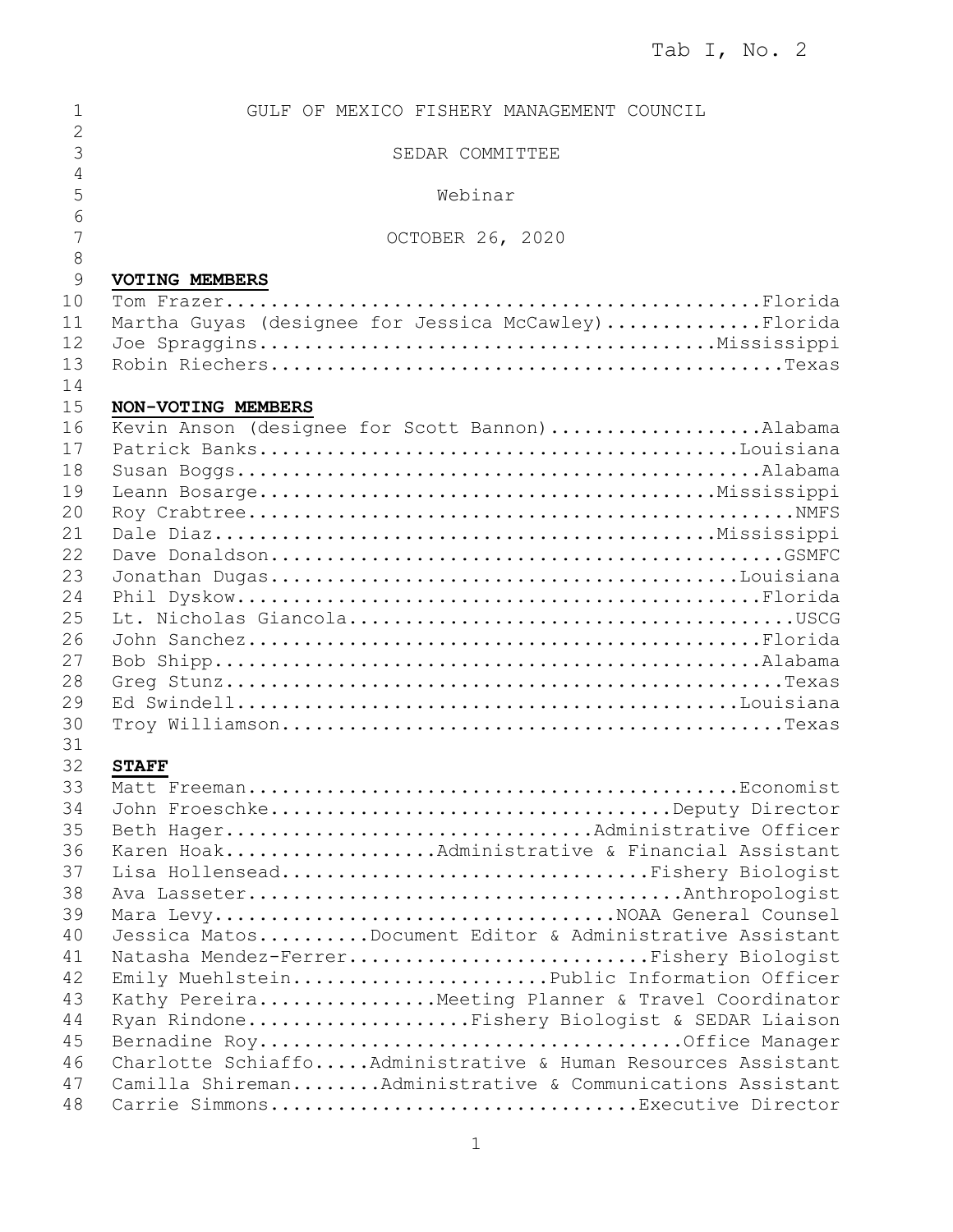|     | Carly SomersetFisheries Outreach Specialist |
|-----|---------------------------------------------|
|     |                                             |
| 3   | OTHER PARTICIPANTS                          |
| 4   |                                             |
| 5   |                                             |
| 6   |                                             |
| 7   |                                             |
| - 8 |                                             |
|     |                                             |
| 10  |                                             |
|     |                                             |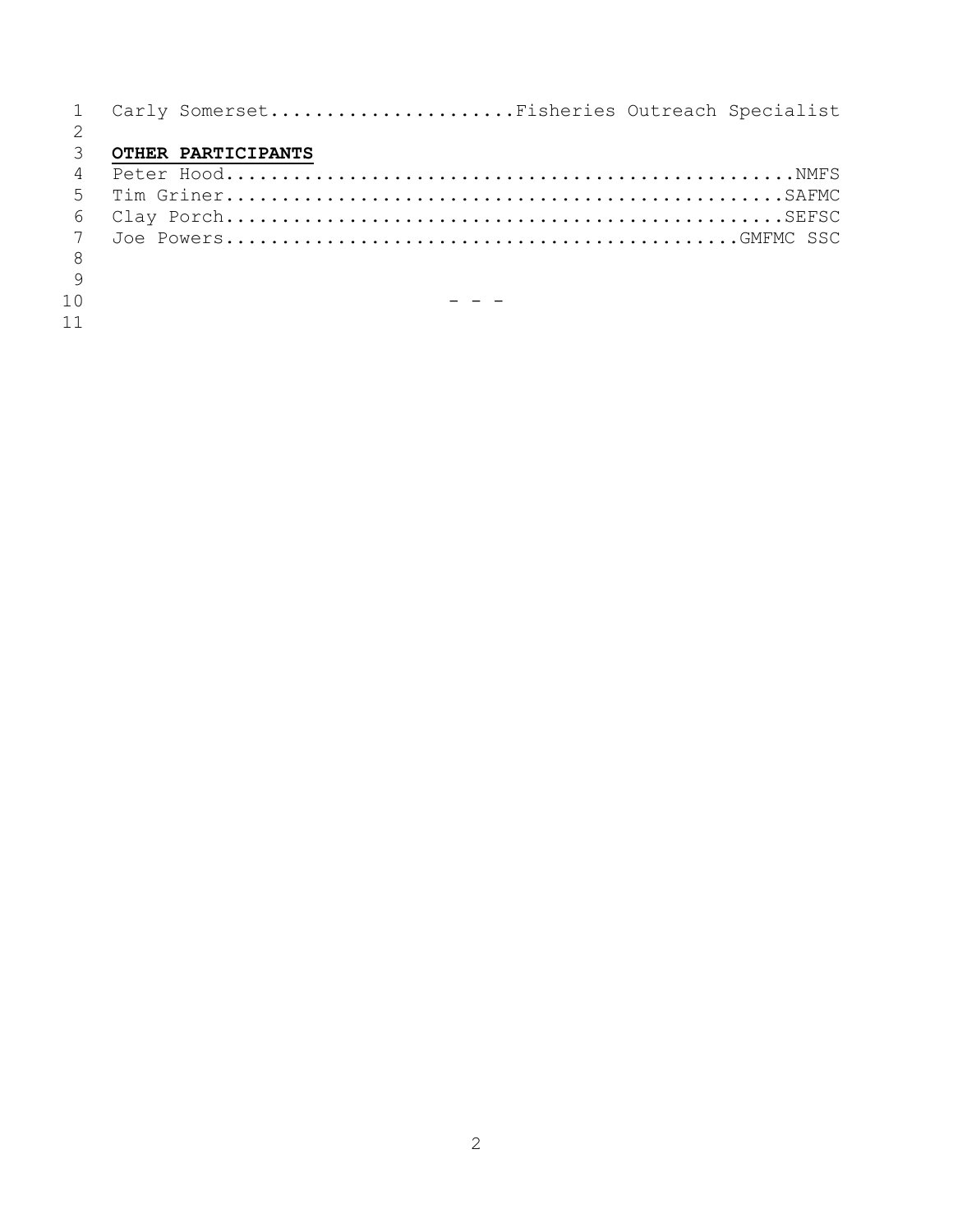|    | TABLE OF CONTENTS                                                  |
|----|--------------------------------------------------------------------|
| 2  |                                                                    |
| 3  |                                                                    |
| 4  |                                                                    |
| 5  |                                                                    |
| 6  |                                                                    |
| 7  |                                                                    |
| 8  |                                                                    |
| 9  | Update on Operational Assessment Process and SSC Recommendations.5 |
| 10 |                                                                    |
| 11 | Interim Analyses - Discussion on Timing and Use for Management13   |
| 12 |                                                                    |
| 13 | SEDAR Steering Committee Report from October 16, 2020 Webinar      |
| 14 |                                                                    |
| 15 |                                                                    |
| 16 |                                                                    |
| 17 |                                                                    |
| 18 |                                                                    |
| 19 |                                                                    |
| 20 |                                                                    |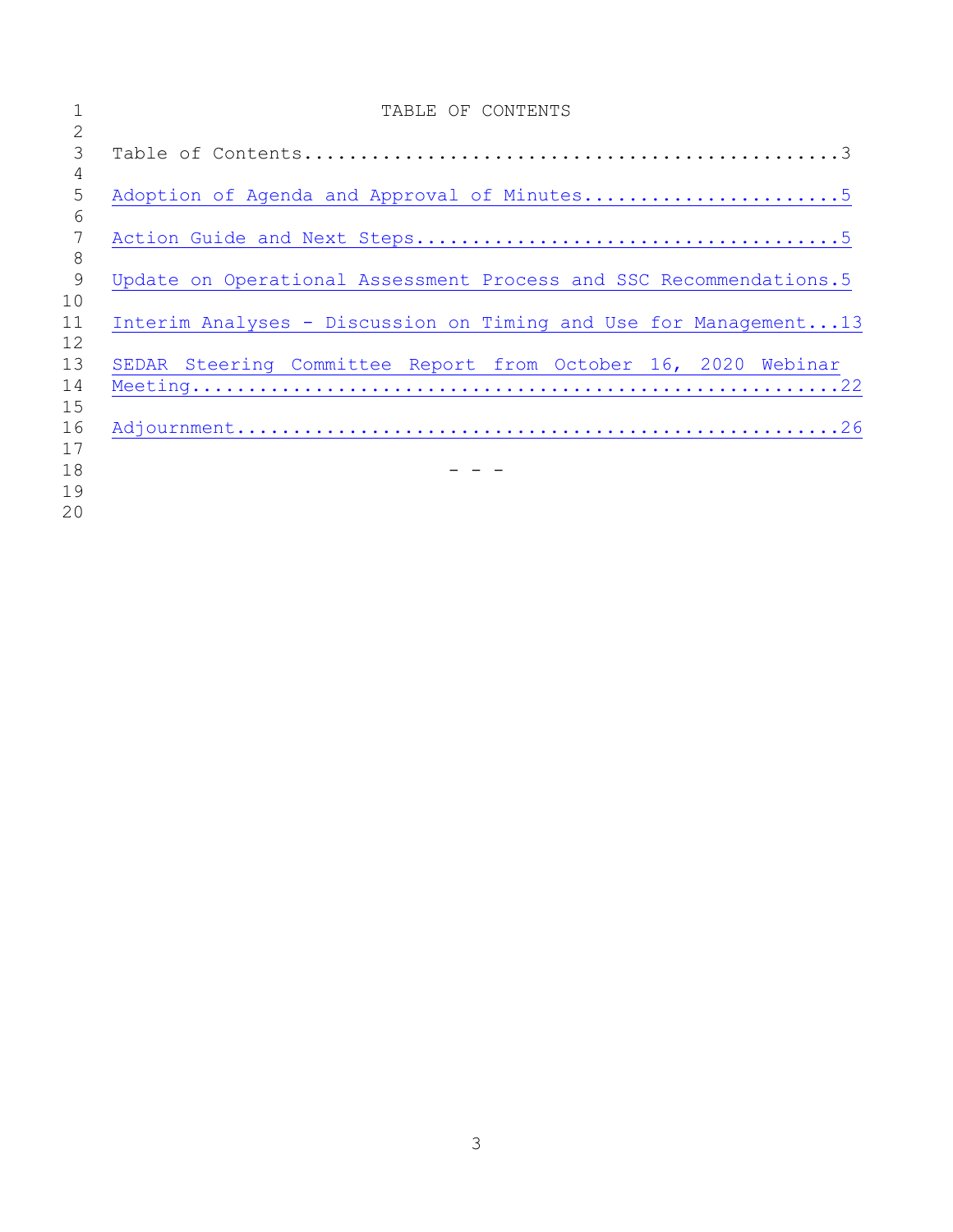<span id="page-3-1"></span><span id="page-3-0"></span> The SEDAR Committee of the Gulf of Mexico Fishery Management Council convened via webinar on Monday morning, October 26, 2020, and was called to order by Chairman Tom Frazer. **ADOPTION OF AGENDA APPROVAL OF MINUTES ACTION GUIDE AND NEXT STEPS CHAIRMAN TOM FRAZER:** All right, and so I will go ahead and convene the Gulf SEDAR Committee, and the agenda is Tab I, Number 1, and the first order of business is Adoption of the Agenda, and so is there any additions to the agenda or modifications to the agenda? Seeing none, is there any opposition to moving forward with the agenda as posted? Seeing no opposition, I will consider the agenda approved. Moving on to the second item of business, that would be Approval of the June 2020 Minutes. Can I get a motion from one of the committee members to approve those minutes? **GENERAL JOE SPRAGGINS:** So moved. **CHAIRMAN FRAZER:** Motion by General Spraggins. Is there a second? **MS. MARTHA GUYAS:** Second. **CHAIRMAN FRAZER:** It's seconded by Ms. Guyas. All right. Is there any further discussion? Seeing none, is there any opposition to approving those minutes? Seeing none, the motion carries. The June 2020 minutes are approved. The third item on the agenda is the Actin Guide and Next Steps, and that would be Tab I, Number 3 in your briefing materials. Mr. Rindone is going to lead us through that. Whenever you're ready, Ryan. **MR. RYAN RINDONE:** I'm ready. We'll start with an update on the operational assessment process, and so we'll start with an update on the operational process and SSC recommendations, and we talked a little bit about this before, but we're going to review it here, and Dr. Powers from the council's SSC will go through that with you guys, and you guys should ask questions and provide any feedback. Then we'll go into the interim analyses, and there's a discussion of timing and use for management, and Dr. Simmons will go through that with you guys, providing an overview of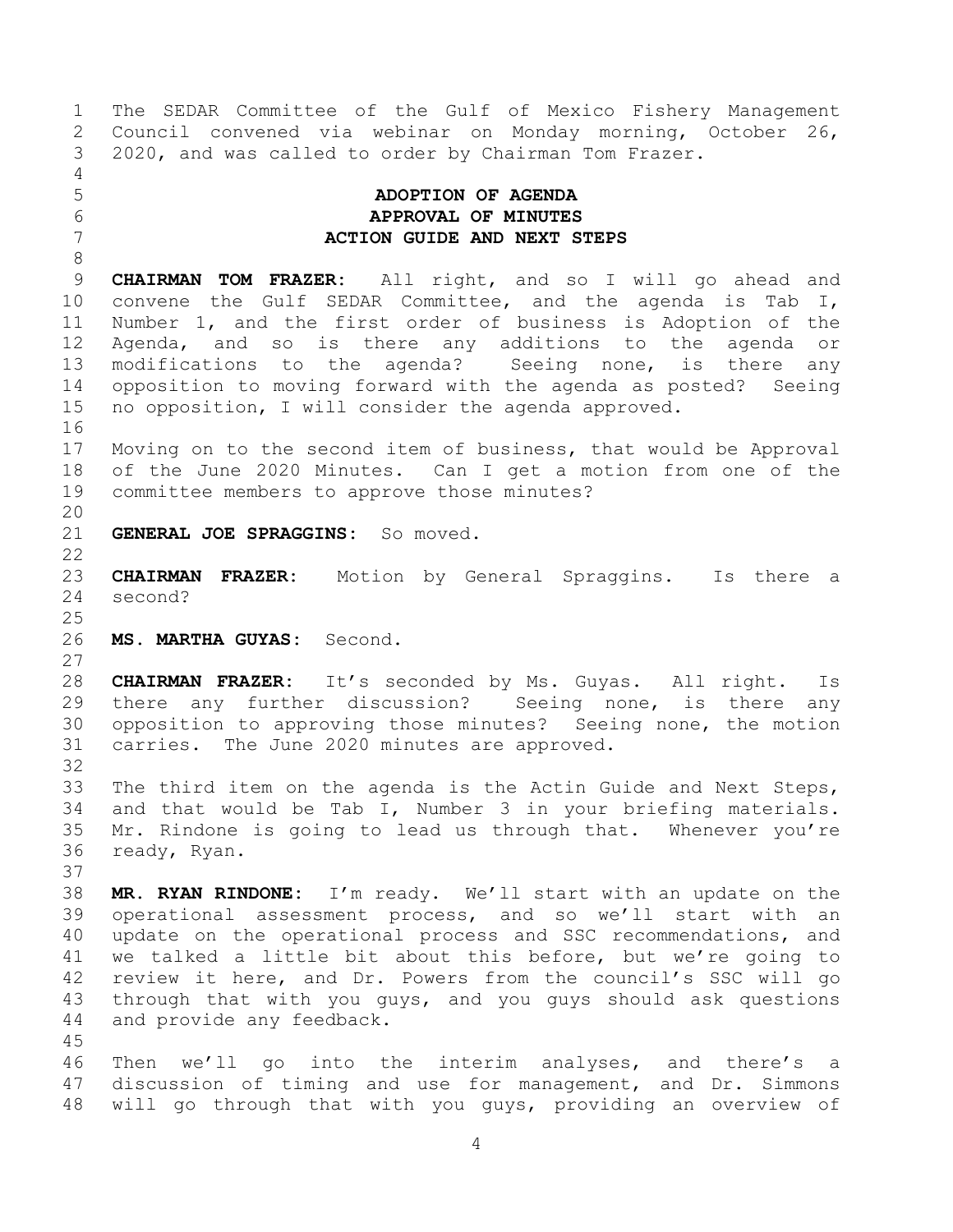<span id="page-4-0"></span> what these interim acceptable biological catch analyses are and the species we can use them on. We've done two of them so far for red grouper and one for gray triggerfish, that you guys will hear more about tomorrow. The presentation will provide examples of potential ways to improve timing of the process and current requests for the species that we have out to the Science Center and some future considerations, and it has the potential to provide a lot of flexibility and responsiveness that we haven't had before. You guys should ask questions and decide if you agree with the generic timing that staff has proposed for implementing management changes that may come out of these interim analysis requests and perhaps consider a process for doing these on an annual basis, species for which they should be done, timing, and just to note that these are completed between the council and the Science Center, and so these are not part of the SEDAR stock assessment process. Then we'll go on to review of the SEDAR Steering Committee report from earlier this month, and Dr. Simmons will go through that with you guys, and then any Other Business. Mr. Chair. **CHAIRMAN FRAZER:** Thank you, Mr. Rindone. We will move straight into Agenda Item Number IV, and that would be Tab I, Number IV in your briefing materials, and that would be an update on the operational assessment process and the SSC recommendations. Dr. Powers is going to lead us through that presentation, and so, Joe, if you're on, we'll get the presentation up. **UPDATE ON OPERATIONAL ASSESSMENT PROCESS AND SSC RECOMMENDATIONS DR. JOE POWERS:** Thank you. Basically, the first part of this presentation is what was presented to us, the SSC, from the SEDAR staff about operational assessments and how to modify that process. The overall goal for this is, of course, to increase the efficiency, and particularly get more assessment advice through the process more quickly, but recognizing that, to some extent, this is going to result at the expense of some transparency. 44 If you need a more transparent process, then that's the research track assessment, and that is designed to go over the types of assessments that go into much more detail, and each one of these are -- The more transparent and thorough assessment would get a research track approach, and each one of the research tracks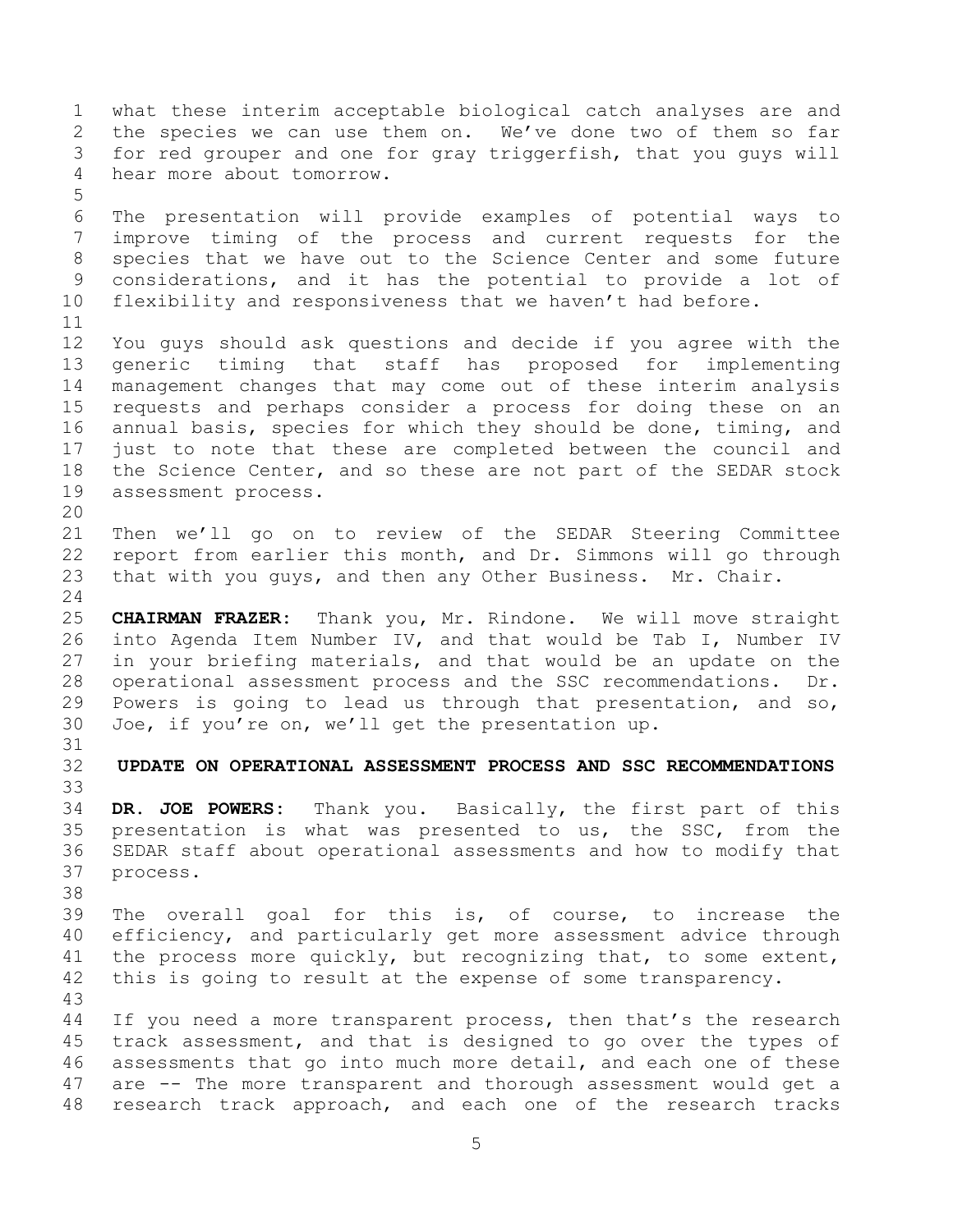would be followed up by an operational assessment, from which the management advice would be derived. From a practical standpoint, the operational assessment, in this defined process, would be limited to updating new years of data, as already used in the previous assessment, and what the SEFSC recommends is to eliminate some of the assessment panels for all future operational assessments. From the SSC's standpoint, it was unclear if this would include all the workshop panels, data and assessment and review, and so I think that needs to be cleared up a little bit. What has been suggested is to introduce topical working groups, TWGs, to address very specific facets of an assessment, for example something about the selectivity of a particular fishery or discard mortality rates and those sorts of things. These TWGs would work only within their specific topic, and they would not review the assessment in total. TWGs, this arrangement would be appointed by the SEDAR cooperators, yourselves, the councils and the commissions, et cetera, and it would be combined of SSC members and academia and stakeholders, and it would operate using prescribed statements of work, through a team-style approach, with webinars and conference calls. The TWGs would produce documentation detailing their discussions and their recommendations and why they included particular materials in the assessment, and it would also then be reviewed during plenary sessions during the assessment. SEDAR would be responsible for organizing and scheduling and participation of those TWGs. SSC members should expect to provide guidance on which issues require a TWG, what subject matter needs that sort of information, and the statements of work for the TWG and to participate in that TWG for assessments and then review during the formal operational assessment reviews. The number of TWGs for an assessment will vary. If the topic is not covered by a TWG and needs further review, the SSC will have to request such work as part of the formal assessment review. Statements of work for TWGs will need to be developed two years in advance of the operational assessment, and no guidance, at this point, was presented on how to resolve if you discover a need for a TWG during an assessment process, because, by doing that, that would slow the process down.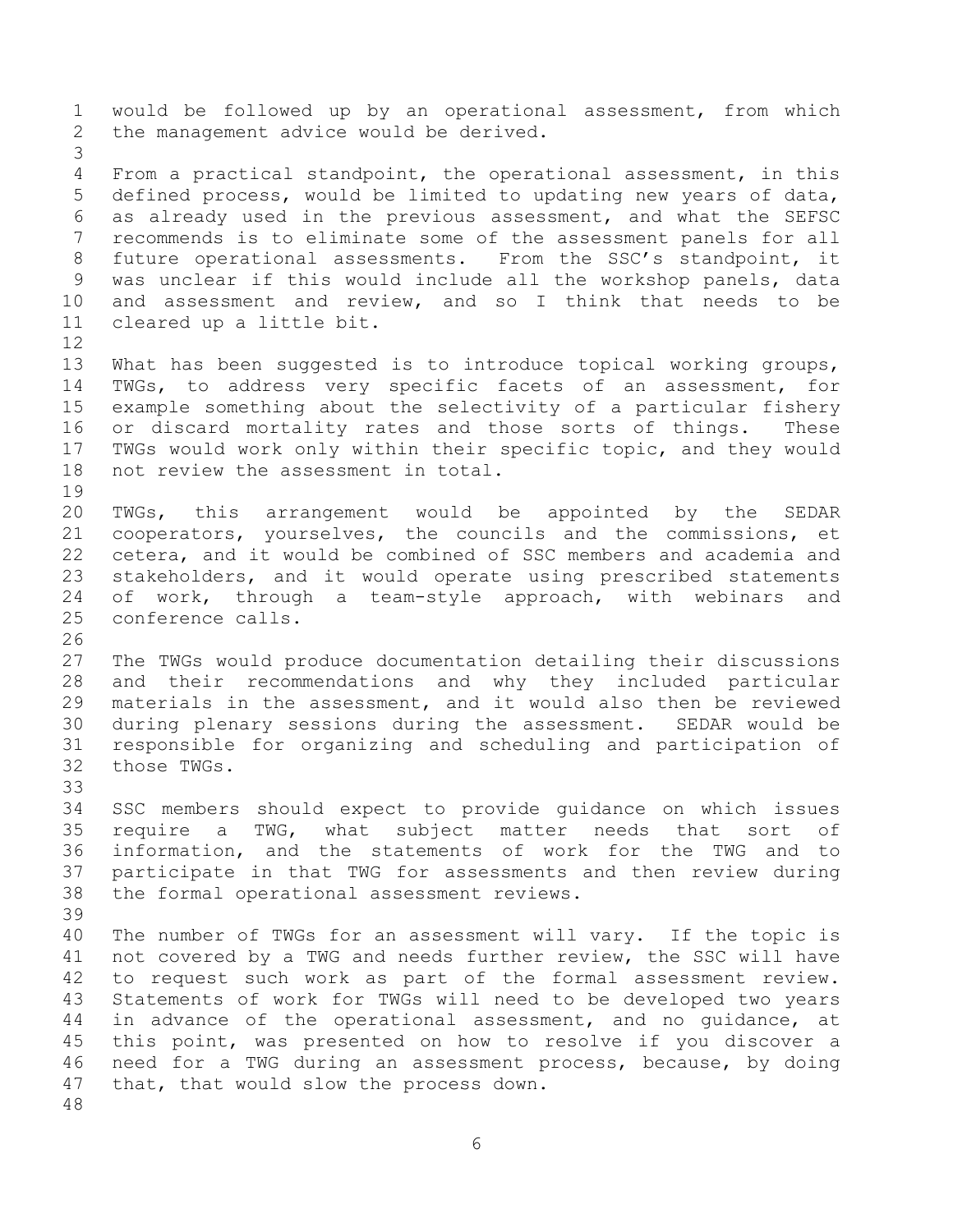These modifications to the operational assessment, and particularly the TWG approach, were presented to us to be scheduled to begin in 2022, but there are questions, as I mentioned, and we'll bring up a few more questions in this discussion, and so I think it was understood, as it was presented to us, that the process is evolving. 8 This is more or less, or this is, the SSC's response to this that we had at the meeting. First off is that the SSC is responsive to this change in process, and, whatever this process ends up evolving to, I'm sure the SSC will work with the Center to implement changes and to make sure that it works as smoothly 13 as possible, but the SSC recognized that there is -- In the past, there has been an interest in increasing the cooperators involvement and an increased transparency and participation, and, in many ways, that's how SEDAR was originated originally. It was to increase this transparency and to increase participation. They recognized that this also affects issues like the throughput and the amount of assessments that go through this, and there have been changes made to the SEDAR process every three to five years, but, by and large, these have been rather incremental, and they aren't necessarily made to address some of those stated shortcomings. We also got into a discussion about some historical things. Prior to SEDAR, we had assessment panels, and one of the major benefits of that was, of course, some efficiencies in throughput, but the major disadvantage was that this was done at the expense of transparency, and, again, that was some of the motivation for the original SEDAR process to begin with. There were some members of the SSC that felt that it is unlikely that the goals of quality, throughput, and transparency could all be met simultaneously, given the current availability of resources and the demand for assessments and data limitations, and so there was some skepticism about how much all of these things can be achieved. The SSC agreed that efficiencies could be achieved by going through this process, but it would be really important that the statements of work be done well, and so that's important in terms of planning the workflow, and particularly the various TWGs, and the statements of work will be defining what those TWGs -- What are the important issues that need to be addressed in the next assessment via a TWG.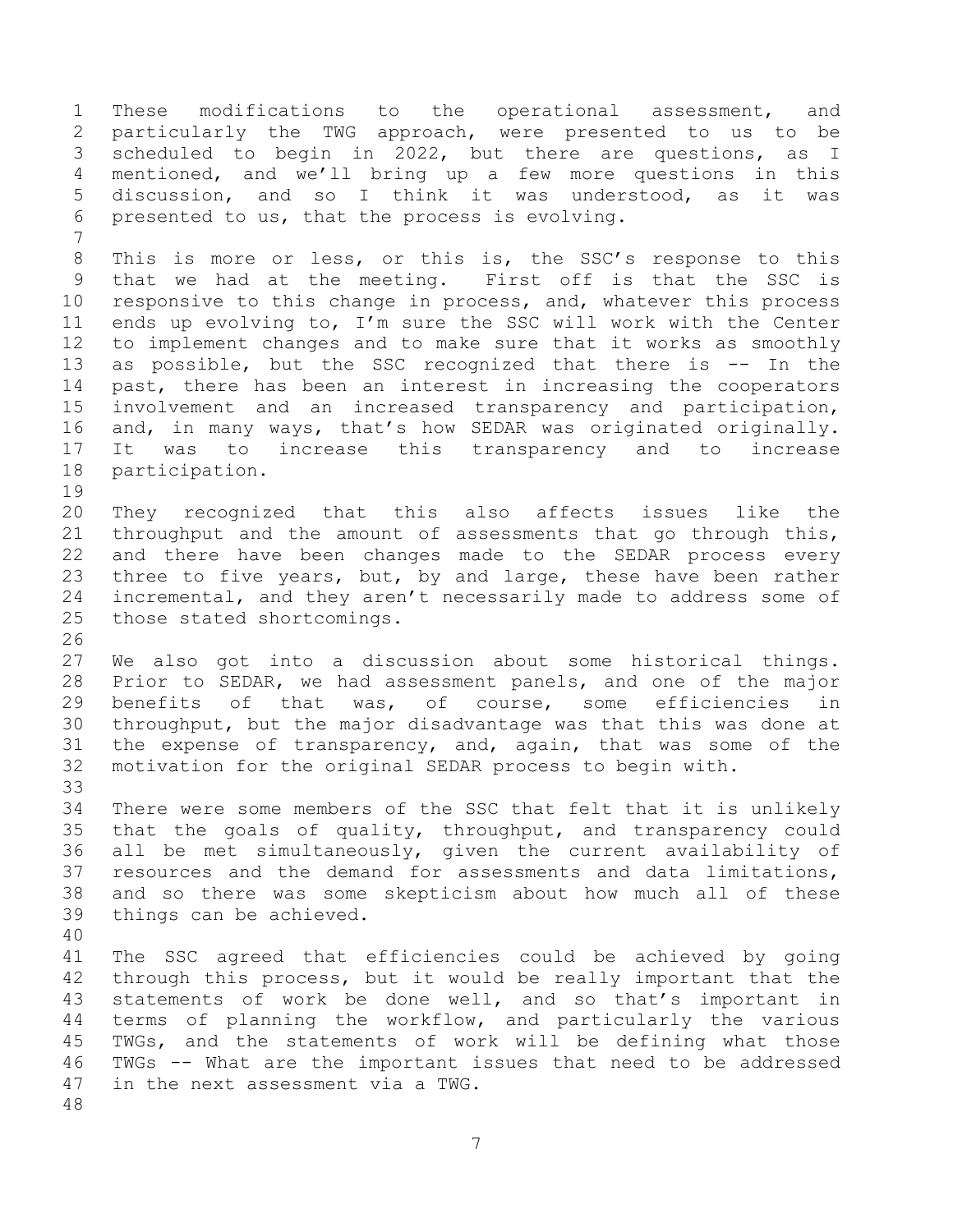That also means that, if something comes up in the process, identifying new items that might require a TWG, that -- If this is done during that process, this, of course, would be detrimental to the timing, in essence, and so the implication here is there would have to be strict adherence to the statements of work, in order to get that throughput and timeliness. Nevertheless, it is recognized that a TWG may be needed after a stock assessment has started, and that could in fact slow the process down, and so I think that there should be some thought, 12 or I think this is the SSC's conclusion, that there should be some thought about, some guidance about, what to do in that particular situation. The proposed protocols that were presented to the SSC within this could work well, I think, within the SSC's framework of how the SSC operates, but the council needs to recognize that there's going to be some limitations and shifts in priorities that these changes will apply. I think that was the major conclusions of our SSC. Thank you. **CHAIRMAN FRAZER:** Thank you, Dr. Powers. Are there any questions for Joe? Dr. Porch. **DR. CLAY PORCH:** Thank you, and thank you, Dr. Powers, for that very thorough presentation. I did want to clarify one thing, and that is that this proposal is really more of a course correction than a change, per se. The original proposal that we gave did not include assessment panels for operational assessments, and they were supposed to be more like update assessments, so that they could be very, very efficient, and so research tracks were supposed to be thorough and transparent, and it results, at the end, in a peer-reviewed assessment model, and so you decide on what the best structure of the model is and what pieces of data are going in there, and it goes through a thorough, peer-reviewed process, and then that forms the basis for operational assessments that come down after it. Those were supposed to be fast and efficient, like an assessment update, where you're just adding the most recent data. Somehow, there was a miscommunication, and we ended up having assessment panels for all of the operational assessments, and what ends up happening is folks start re-reviewing every aspect

 of the assessment, and you almost go back to the equivalent of another benchmark, and it just slows the process down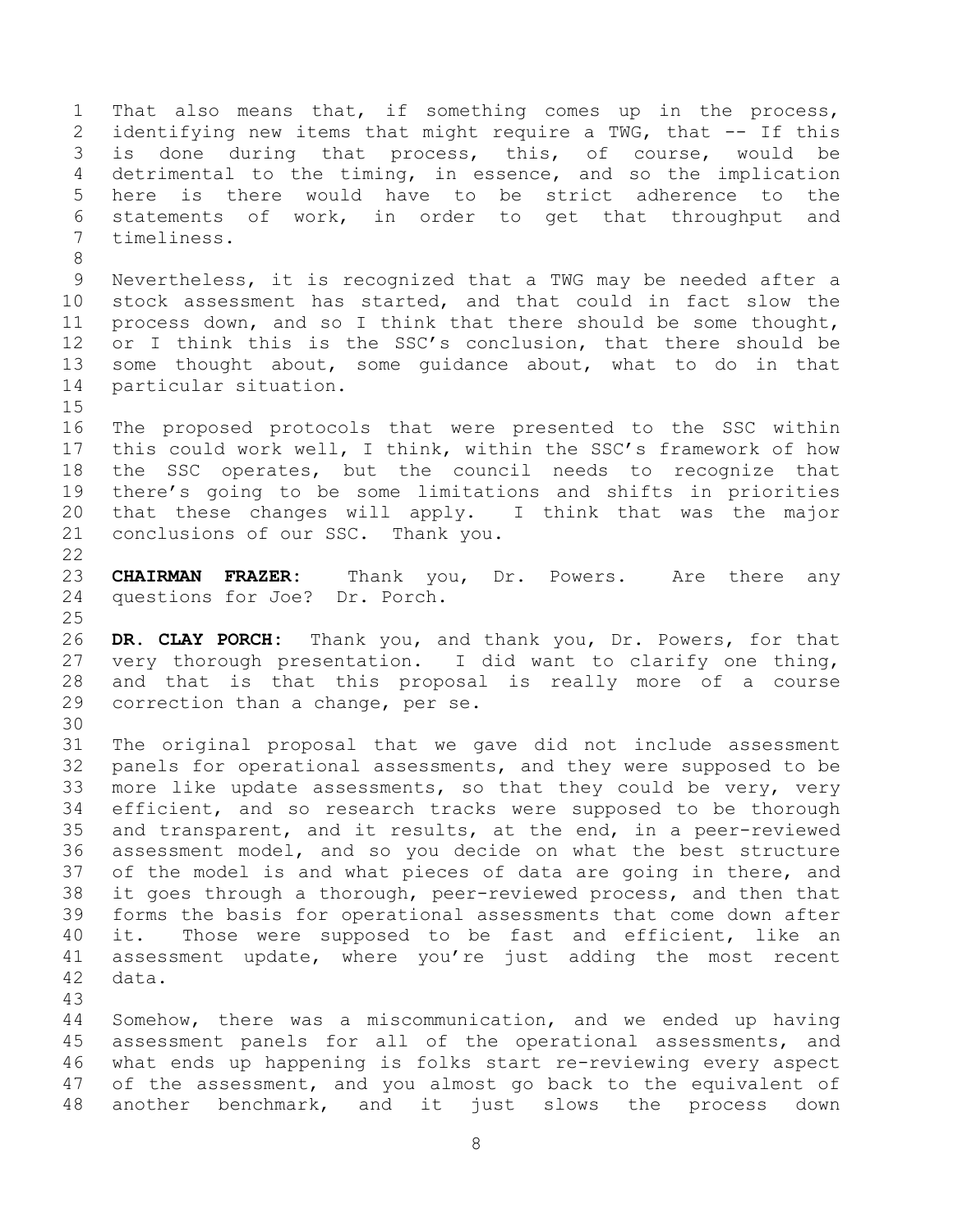considerably, and so, again, we're just trying to do a course correction here, and operational assessments should look like updates most of the time, but, when you get into the topical working groups, they are designed to address very specific things that might come up in the interim between assessments. The idea is you, as Joe explained, you develop a statement of work, a couple of years ahead of time, detailing specifically what new things you anticipate are coming up that really need to be looked at, and then those are written down clearly, and we take them to the SEDAR Steering Committee and talk about it a little bit more, and maybe refine them a bit, and those go then to the folks that are going to do the assessment, and then they figure out how long it's going to take them to do that. We can give an initial guess, but there are so many moving pieces in assessments now, and there are so many partners, and everything is interdependent, and planning is absolutely critical, and so what we can't have is, in the middle of every assessment, someone proposing that, oh, we need to look at this and we need to look at that, because then people have to recalculate things, and you get a lot of people involved, and it slows the process down considerably. I guess, to answer a couple of the questions that Joe brought up, but workshop panels are really supposed to be a part of the research track process, and we wouldn't have workshop panels for all the operational assessments, but we do concede that there are times where there's something that has come up that really needs to be addressed, and sometimes our staff brings up issues that we feel like really need to be addressed in the next assessment, and those should be written in the statement of work. Then, if we need to, we'll have either an in-person or a webinar with the topical working group that reviews those specific items. As far as having a topical working group come up unexpectedly, hopefully that doesn't happen much. Usually, we have a pretty good idea of things that need to be addressed ahead of time, and so we really want to avoid what is the question that Joe asked, one of these bullet points about what do you do when something new comes up in the middle of an assessment, and the short answer is that shouldn't happen. We should be planning better than that, but there may be some rare occasions where there is some big surprise that nobody anticipated. Then I think it's negotiable, and we could work on some protocols, I suppose, of what rises to the level that it needs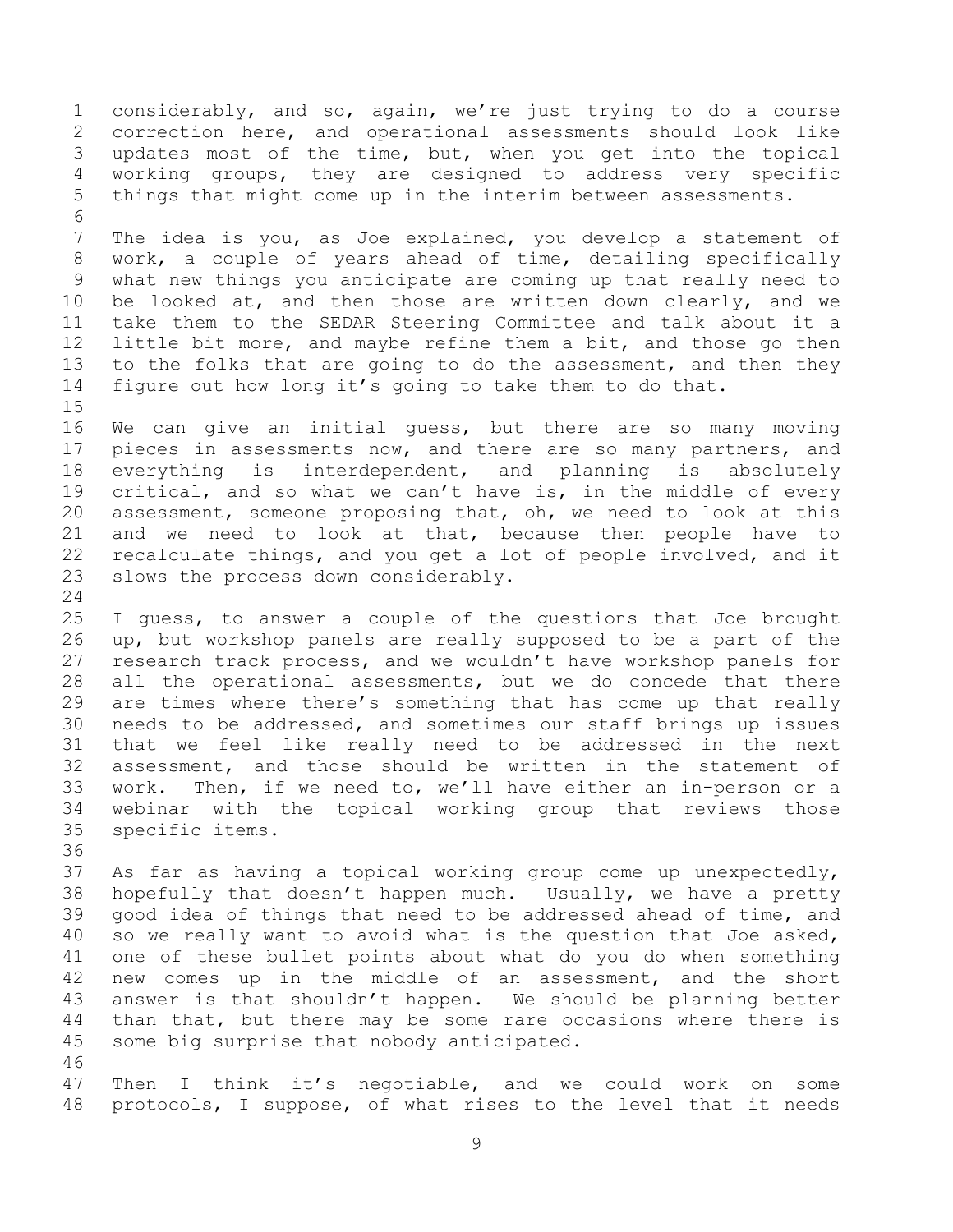to be addressed in the middle of an assessment, but, again, that 2 really has to be limited, because, if we have to -- If it's something substantial, that we have to rework on a lot of other pieces of the assessment, it's going to delay things quite a lot, and that's going to have a cascading effect, and so we may end up having to bump other assessments, especially if we start working to the point where we're trying to really fit as many assessments in the schedule as we can and there's no real wiggle room.

 If, all of a sudden, you introduce an unexpected wrinkle, again, it could end up having cascading effects that end up in a lot of delays, and so I just wanted to kind of impart a sense of the need for planning here, because that has been our undoing on many occasions, where we start looking at something new and then, unexpectedly, it ends up slowing us down, or the assessment panels want to re-review some aspect that's actually already reviewed, or add something new, and it really does slow the whole process down. Thanks.

 **CHAIRMAN FRAZER:** Thanks, Clay, for that overview, and I appreciate that the operational assessments, as you just kind of laid them out, are to increase efficiency and throughput, and the working groups are really, I guess, designed to, as you pointed out, address very specific issues that are identified as part of the statement of work, but, just for the benefit of the council, could you provide an example or two of something that you consider a specific issue that doesn't need, necessarily, a ton of work, or it falls into that arena, as opposed to going into the research track?

 **DR. PORCH:** I mean, let's suppose that -- For instance, here's something that could come up that's unanticipated that wouldn't be that big of a deal, and somebody just conducted a study on discard mortality rates. They showed, for instance, that maybe the mortality rate was higher than we thought. 

 That's something that's usually fairly easy to change in a stock assessment, and, if we felt that it was compelling enough information, what we might want to do is convene a topical working group, which could just be folks that the councils and other cooperators feel like they have the expertise to review, 43 and they could take a look at it, and, if they agree that, yes, this is a good study, and this is the best available science, and then we can still kind of do a plug-and-play. 

 Let's say -- Like as I've seen in some statements of work, someone just writes into some of the SSC's -- I think it's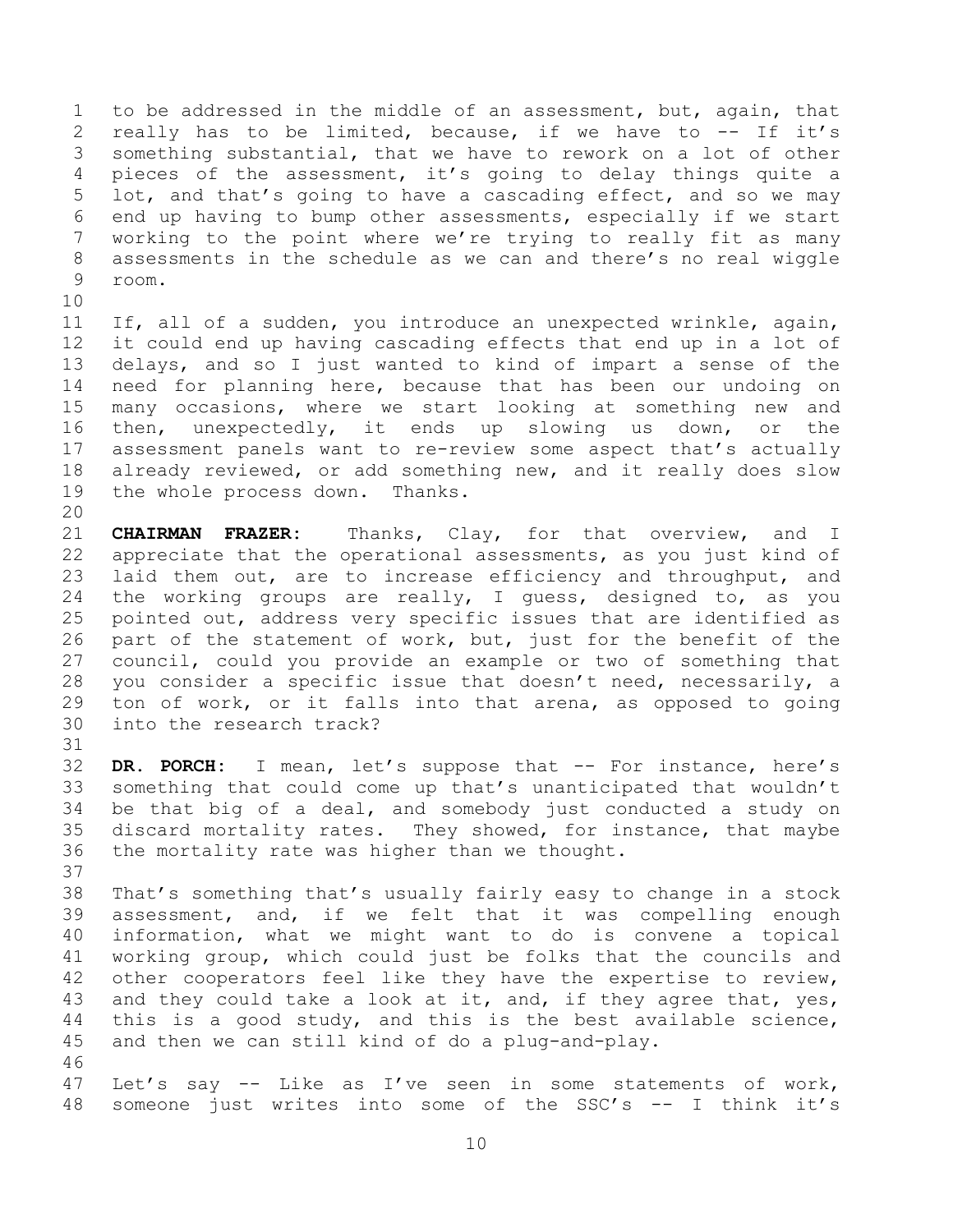happened in the South Atlantic a few times, where they write to review all life history, any new information on life history, and that can end up being a really heavy lift, and so, if we're going to include things like that in the statement of work, then, at the frontend, we really have to reserve extra time, and, in the end, promise fewer assessments.

 If you did that in the middle, and let's say that somebody had a whole bunch of raw data that they said, well, this is going to inform reproductive capacity of the stock, and then we suddenly said, okay, we're going to convene a special topical working group to look at that, that would involve a lot of time and effort, and I think it would result in -- Unlike the discard mortality rate example that I gave you, it could really considerably delay the process, which means that people would be working on that and not doing something else for another assessment, and so does that help?

 **CHAIRMAN FRAZER:** Yes, it does, a lot, and, again, I just wanted you to answer that question for the benefit of the council, to kind of put some constraints and bounds on what you're looking for with regard to the working groups, and so thank you. I see that Robin Riechers has his hand up. Go ahead, Robin.

 **MR. ROBIN RIECHERS:** Thanks, Tom. Clay, obviously, you all have probably, I guess, benchmarked this out, or timelined this out. Thinking about the operational assessments, and, assuming we don't have a lot of issues with the working groups being called in after the fact, what is you all's thoughts about the change in number of assessments?

 Obviously, the first year you try to do this, it may be a little bit different, but, as you're thinking through it, and without the assessment workshops and the time used for those and the fact that you have to time those, where one workshop ends and there's a report, and then it gets fed to another, what do you all think the time savings can be, and, ultimately, because it's really the throughputs we're after and not really the time savings, but what is the change in the number of assessments that you're thinking you all can do, as compared to now?

 **DR. PORCH:** Thank you for that, Robin. Great question, and I will say the short answer is just the process change, our estimates are roughly a 20 percent increase in throughput, and so that's not -- It's not going to double throughput, but it will result in some increase.

We have to see it though in line with some other changes that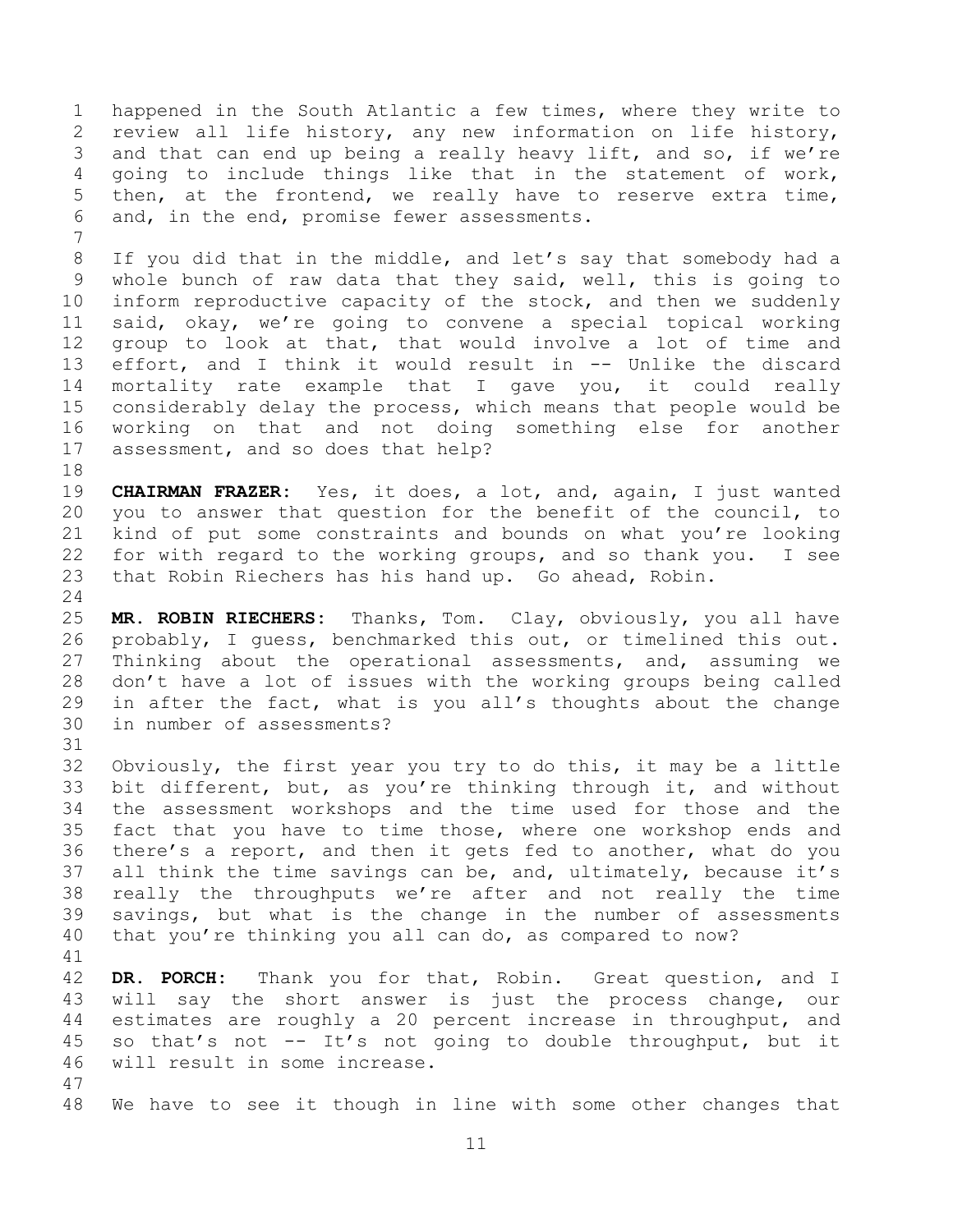we're trying to put into place, and one is that we're trying to automate a lot of our data processing steps, so that we can provide the data more efficiently to the people who are actually doing the stock assessments, and so those should result in a big increase in throughput, but it's just we're not quite there yet, and we're still developing the software. We have several other initiatives like that, where we're just trying to make the process more efficient in multiple ways, and hopefully we get to a point where we're at least doubling our current capacity, but we're still a ways out from that, but, like I said, just the process change, if we really execute it, 13 which we haven't really been doing yet, but, once it really gets in full swing, I would expect that we could get -- If we do five assessments -- If we used to do four assessments for a cooperator, then we can increase to five or so, just from the process change. That will also solve a lot of headaches and frustration on the part of our staff. 

 **CHAIRMAN FRAZER:** All right. Thank you, Clay, for addressing 21 Robin's question there. I am not seeing any other hands up, and so I think we'll go ahead and -- Go ahead. 

 **DR. POWERS:** I was just going to interject here that, also, issues like -- Methods like interim analysis, which you'll be discussing next, those sorts of things are also designed, in my mind, to kind of increase the efficiency and to scale down the parts of analysis needed for certain kinds of decisions, and this is just tantamount to management procedures which are used in things like southern bluefin tuna and so on, and so, to me, that also is one of the mechanisms that the Center is attempting to increase this throughput, in general, for the decision-making process. Thank you.

 **CHAIRMAN FRAZER:** Thank you, Joe. It looks like we have Leann. 

 **MS. LEANN BOSARGE:** Thank you, Mr. Chair. Dr. Porch, I just wonder -- If you go to the topical working groups, and, as you actually get into more of the assessment process, and so the topical working groups would be a year or two prior to the assessment, but, as the scientists are going through that operational assessment process, the current framework we have will involve some stakeholders in that, and so, if we move to the topical working groups, what avenue will the stakeholders have to give feedback or be participating or at least listening to the actual hands-on assessment process going forward? 

**DR. PORCH:** The topical working groups -- That's another great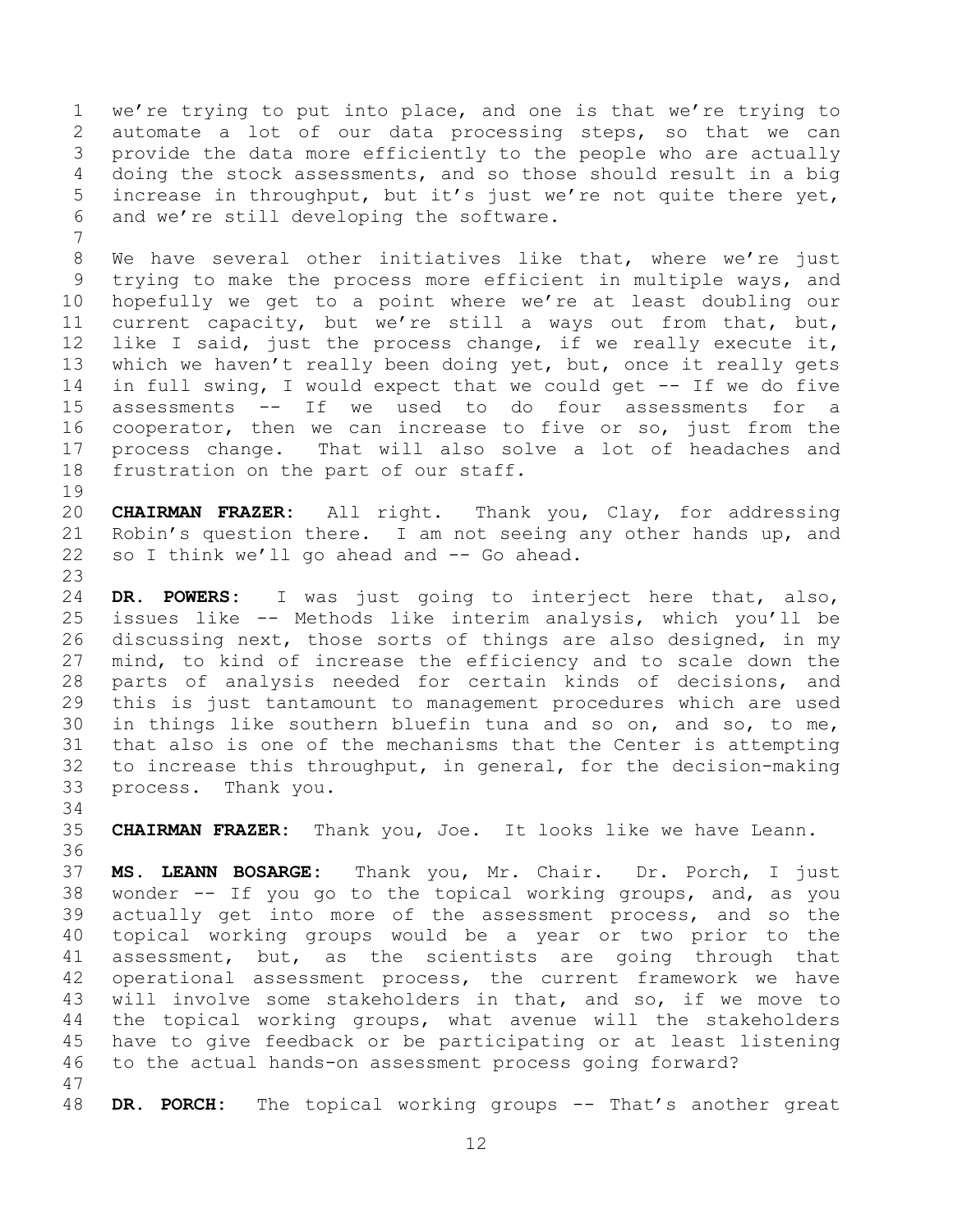question. The topical working groups will still be public webinars or public workshops, and so, to the extent that the topic is something that fishermen or other stakeholders want to contribute to, they can, and we're very happy to listen to them. 

 The other thing we talked about at the SEDAR Steering Committee meeting, the last one we just had that Carrie will report on, is maybe modifying the process a little bit to have listening sessions that are geared specifically to communicating with stakeholders that kind of avoid all the jargon that you normally would get in some of the topical working groups or an assessment panel, and they're really focused on communicating in a way that is more intelligible, more reachable, for non-technical experts, and providing a venue where fishermen and others can share their 15 observations, and we can listen, and we can figure out -- It's sort of like, if you say fishing mortality rate, that doesn't mean much to many people, but, if I say the fraction of fish 18 that the fishery is taking out of the population each year, that makes a little more sense. 

 I think some kind of venue where we're very careful to avoid jargon, and we spend a lot of time allowing people to just explain their observations, and then can figure out how to interpret it and whether it actually will affect -- Or if it's something that we can incorporate in the stock assessment model, and so we are thinking about trying to find ways to better listen to stakeholders.

 **CHAIRMAN FRAZER:** Thanks, Clay, and I think that gets back to the issue, really, of trying to increase throughput without compromising, to a great degree, transparency, and so the goal, or the intent, here is to make sure that every opportunity is provided for that participation in the process, and so thanks, Leann, for that question.

 I am not seeing any other hands up for this particular agenda item, and so we'll go ahead and move to Agenda Item Number V, which is interim analysis and a discussion on the timing and use for management. Dr. Simmons, if you want to lead us through that, go ahead.

<span id="page-12-0"></span>

**INTERIM ANALYSES - DISCUSSION ON TIMING AND USE FOR MANAGEMENT**

 **EXECUTIVE DIRECTOR CARRIE SIMMONS:** Thank you, Mr. Chair. I have a presentation, and then we probably should circle back with Dr. Porch and see if he has some additional comments and then take questions and feedback.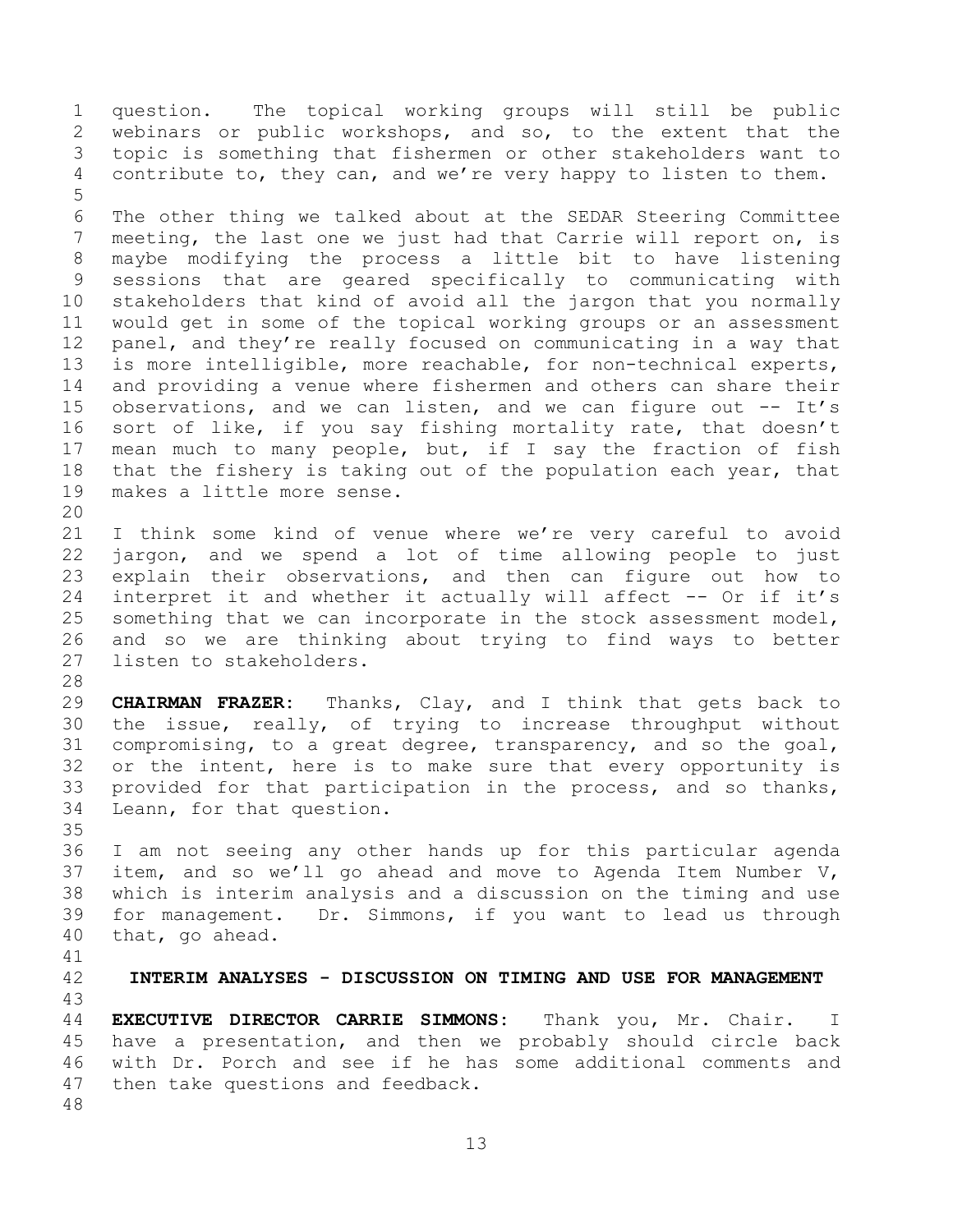In thinking about how to use this great tool, these interim analyses, ABC analyses, that the Science Center has proposed, I think Dr. Porch provided a presentation to the council, about this time last year, about how this could be used, and so we're trying to think about taking this great tool and how can we more holistically think about what species do we want to apply it to on an annual basis, and is there anything that we can do on the management side to increase throughput, if the council chooses to make changes to the catch levels. 

 For the overview, I'll just talk a little bit, again, about what an interim ABC analysis is and remind folks what species we may be able to accomplish those with. I'll talk a little bit about a management strategy evaluation under that. Then timing of these requests and how long it takes to implement them, and I will walk through red grouper, and also gray triggerfish. Are there things we can do to improve upon this? Then some of the current requests we have and future considerations. 

 What is an interim ABC analysis, or an acceptable biological catch analysis? It's a quantitative method of adjusting catch advice, and it's done outside of the SEDAR stock assessment process, as I think Dr. Porch and Ryan have already mentioned, and it does require an accepted stock assessment, and, typically, it uses a defensible fishery-independent index. My understanding is a fishery-dependent index can be used, a catch per unit index can be used, in some cases, and I believe it has been done for highly migratory species.

 Just a reminder, and this is a slide from Dr. Porch's presentation last year, and these are the species that it was suggested that this could be applied towards and some examples of the fishery-independent index that might be used for those various species is on the right side of the column.

 Just to talk a little bit about management strategy evaluations, an MSE can be used to help evaluate proposed approaches, in terms of allowable harvest and compliance with Magnuson, and it's not required to be done, and I think one was done for red grouper, but one could not be done in time for gray triggerfish. 

 It's useful for gauging efficiency of management actions, and the Science Center might consider doing these, depending on how long it's been between full stock assessments, how much buffer may need to be used between the ABC, due to uncertainty, or the SSC may comment on this, when combining multiple indices, and how to best adjust the interim ABC advice to balance competing objectives, and we may need to include more stakeholders in the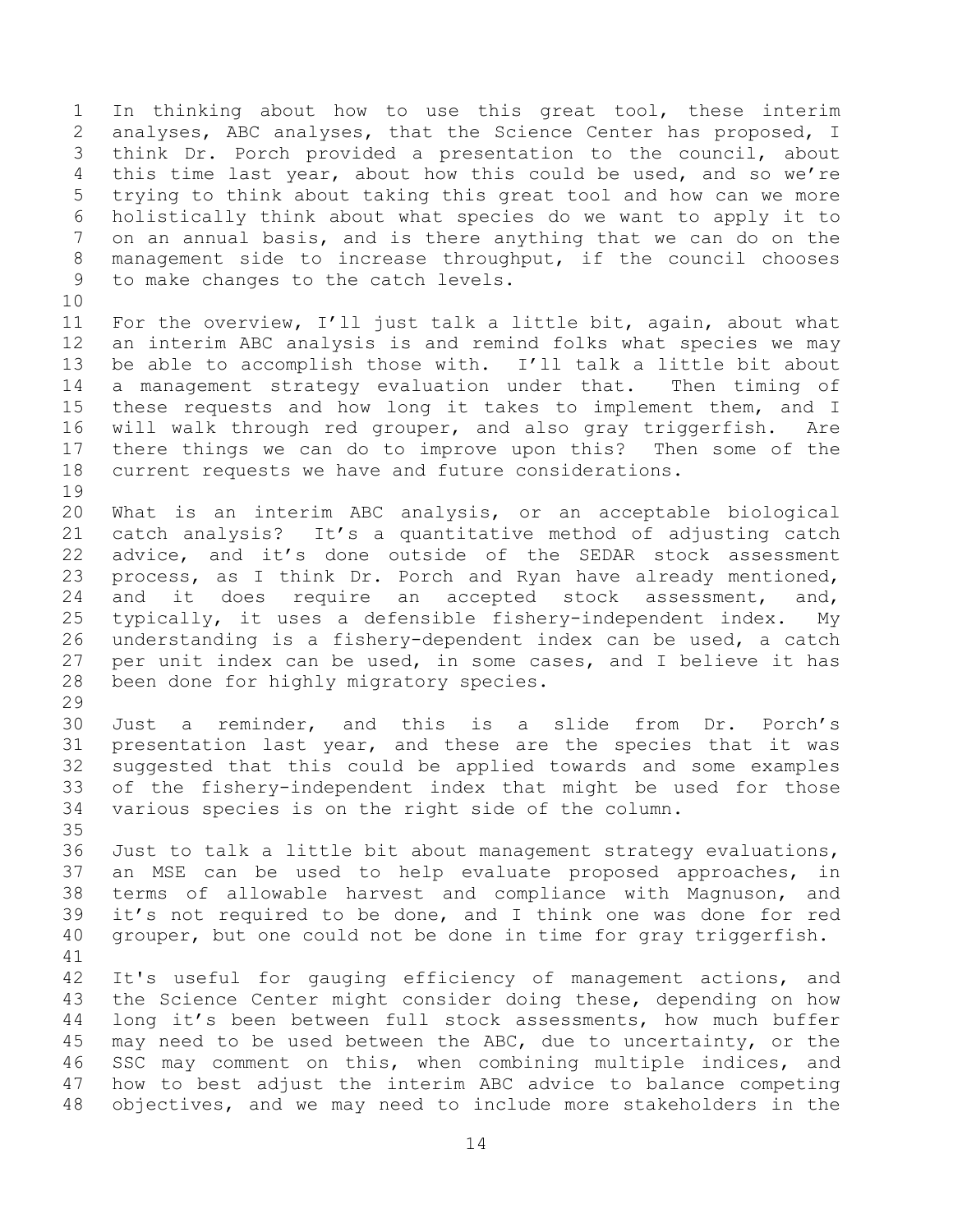process. MSE evaluations can be revisited periodically, to address specific questions, but, as I mentioned before, they have not been used every time that we have asked for this from the Science Center, and it's really on a case-by-case basis. The Science Center first proposed this concept of interim analysis I think it was in May of 2018, as you can see here from the timeline, and we were having a lot of concerns expressed by fishermen and stakeholders regarding red grouper, and so, during the rollout of this, during the SEDAR Steering Committee, we said, hey, this would be great for you to use this tool and roll out this process and see what it says regarding red grouper, because we have all these concerns with the stock. After the council requested this, the SSC first got some information about this process in August of 2018, and then the completed interim analysis went to the SSC in early October and the council in later October, and, basically, the SSC agreed that there was a decline in that index, and there was great concern for red grouper, and they recommended a lower catch level, and the council concurred with that. Based on that request, in October, for both an emergency rule and a framework action, the Regional Office -- NMFS was able to publish a rule to withhold the red grouper IFQ allocation, so it wasn't released before January 1 of 2019, and then, in March of 2019, the proposed rule was published, and the final rule was published in May. At that same time, both staffs were working on a framework action to make final that emergency rule change that reduced the catch levels, and that final rule became effective for the framework action in October of 2019. In this example, it took us about two years to complete this process, one year for the framework and about seven months to implement the emergency rule, and so, when we're asking for these, it may not always meet the requirements for an emergency or interim rule, and so we need to think about that as well, but, due to this being an emergency rule, the Regional Office was able to withhold that IFQ allocation before the release of 44 it, and, so, in this case, it was able to be accomplished. Is there anything we can do to the management side of things, a council approach for trying to take this tool and make management changes, catch level changes, in a more timely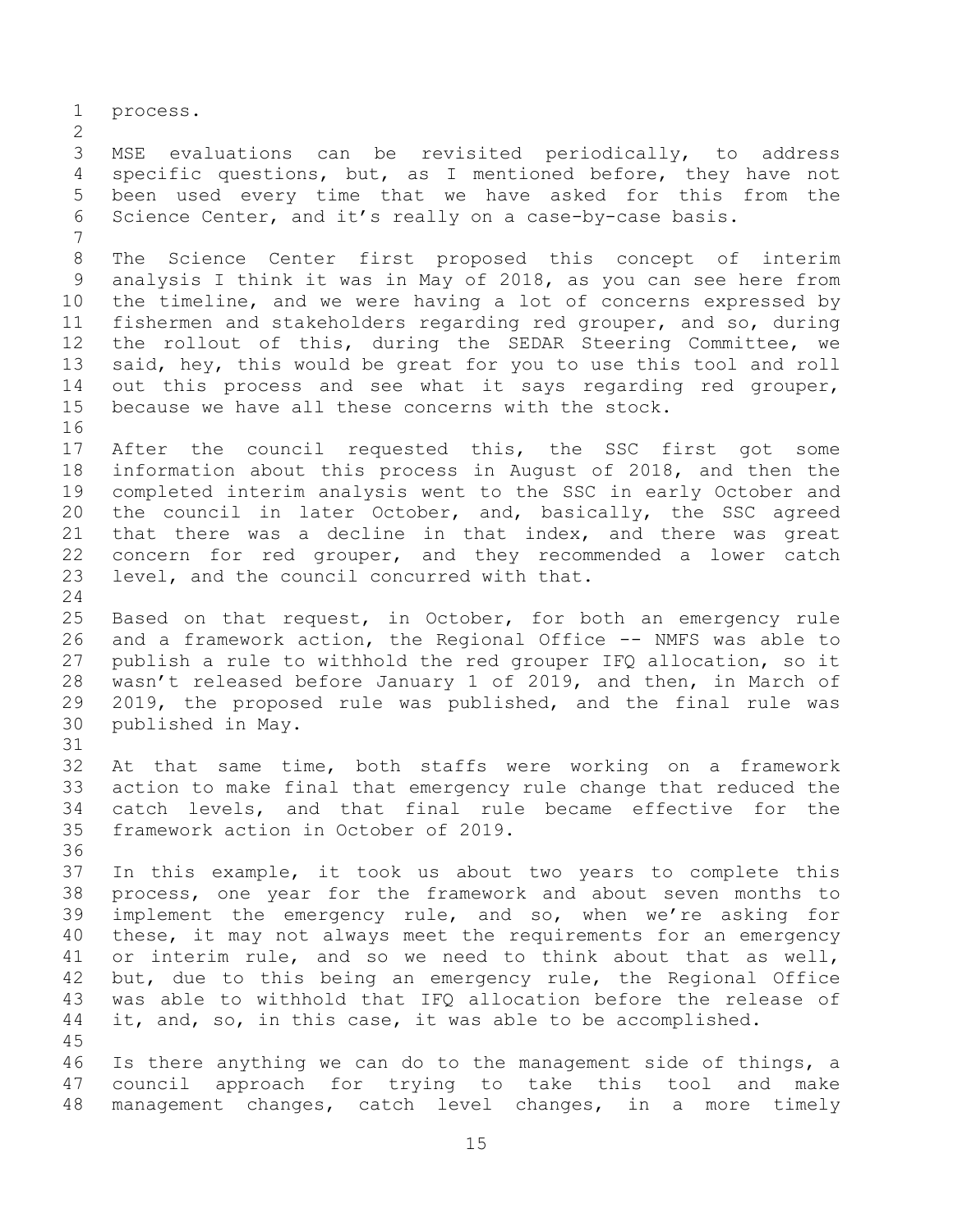fashion? What can we do to improve that process? Possibly we could look at our framework procedure and try to develop a better closed framework procedure to change those catch levels after the SSC reviews the stock assessment and it goes to the council and they concur. We could look at automating our ABC control rule, and I think the New England Management Council is looking at this, and we're in the process of starting up our working groups again to look at our ABC control rule, and, basically, what they are proposing is using existing alternatives that have already -- That range of alternatives for the NEPA side of things that have already been reviewed, and, if it's within those ranges, not having to do a whole new NEPA document, but trying to streamline that process on the hind-end. Then we can just continue using our framework action approach and just try to get ahead of this, and we know that there's a request up there for this interim analysis, and we can get a better handle on what that might say with being involved with maybe the draft report early, the council staff and the Science Center, before it goes to the SSC to see what it might be doing when it goes to the SSC, if it's going to be increasing or it's going to be decreasing, and try to start work on something earlier. Currently, we're going to get, tomorrow, the SSC review of gray triggerfish, and they recommended a change in ABC, and that was reviewed during the September 14, 2020 meeting, and that was an interim analysis. We have an outstanding request for red snapper, and that's anticipated to be available in the spring of 2021. Then we have a standing request for a red grouper interim analysis at the start of every year. If you take the example of gray triggerfish through the process, in January of 2020, the council received the information that the operational assessment for gray triggerfish could not be completed, and, at that time, Dr. Porch suggested that the council request an interim analysis, and so we did, following that January meeting, in February, and that was completed. As I 42 mentioned, it went to the SSC in September, and then you're going to see the results of this in October. Is it possible for us, after you tell us what to do, to take action in a final action document in January, and perhaps that final rule could become effective in June? Then, if the increase that we saw for this particular analysis -- Could that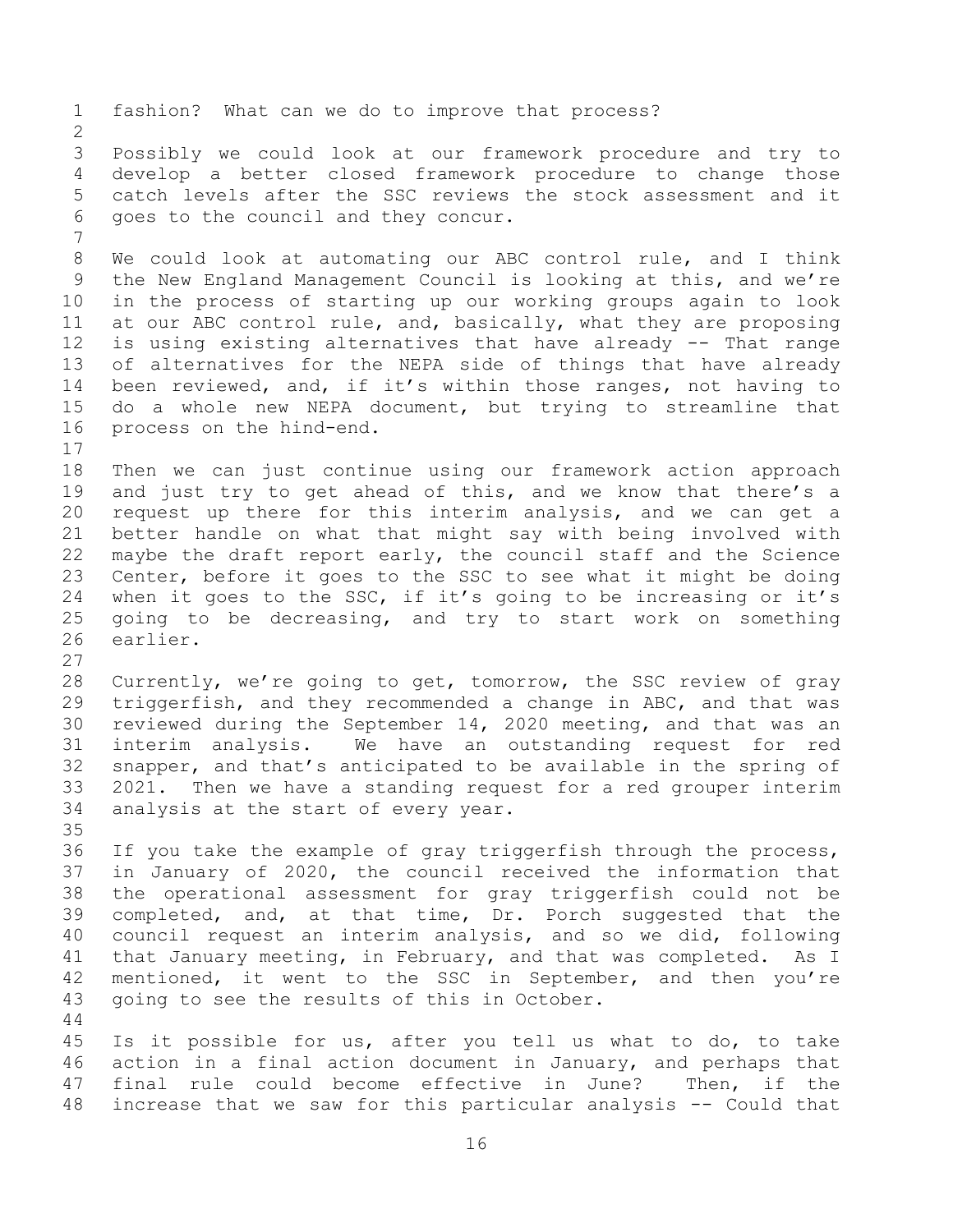be realized later in the year by both sectors? The timing of that is not ideal, and so you have a fixed closed season in June and July, and you may be able, towards the end of the year, to open back up again, based on that increase, later in the fall, if all goes as planned in 2021. Perhaps a better process would be to consider high-priority species that the council, maybe every other year, would want to request these interim analyses for, and, if we ask for those in January, it goes to the SSC in March, and then the council in April, and, if we can, come up with a final action document in June, and then have it become implemented in December, so that any changes can be realized in January of the following year, and so that's the ideal timeline. Is that going to be possible all the time? It's probably not likely, but, if we can try to schedule this and think about this more holistically, it may be possible in the future. Just some considerations. This is a great tool, and it has the potential to provide managers a lot of flexibility to respond to recent trends that may not be considered in the last stock assessment, like red tide events and hurricanes, and the Science Center has indicated that it is possible to modify the overfishing limit proportional to the ABC, which is good when we're getting ABC advice where there is perhaps an increase, and that could be also be considered for the OFL and be reviewed by the SSC at the same time. Right now, the ideal time to request these interim analyses for most species appears to be in January, but, obviously, there is limited resources, and there is limited staff resources in the Science Center and our staff and the Regional Office, and so what's the best way to use this tool, if the Science Center can in fact conduct three or four of these per year? The other thing that we might need to consider is that we have a couple of species, such as greater amberjack and king mackerel, that we probably need to consider different timing for, because of those different fishing years, and so, as I mentioned before, this is what we're proposing as the ideal scenario, maybe staggering them, thinking about what high-priority stocks we may want to consider this tool for, and, obviously, we can't be making catch level changes every year. We just can't implement those in management quickly enough, and so maybe we want to stagger those. If you have concerns about the health of the stock, such as for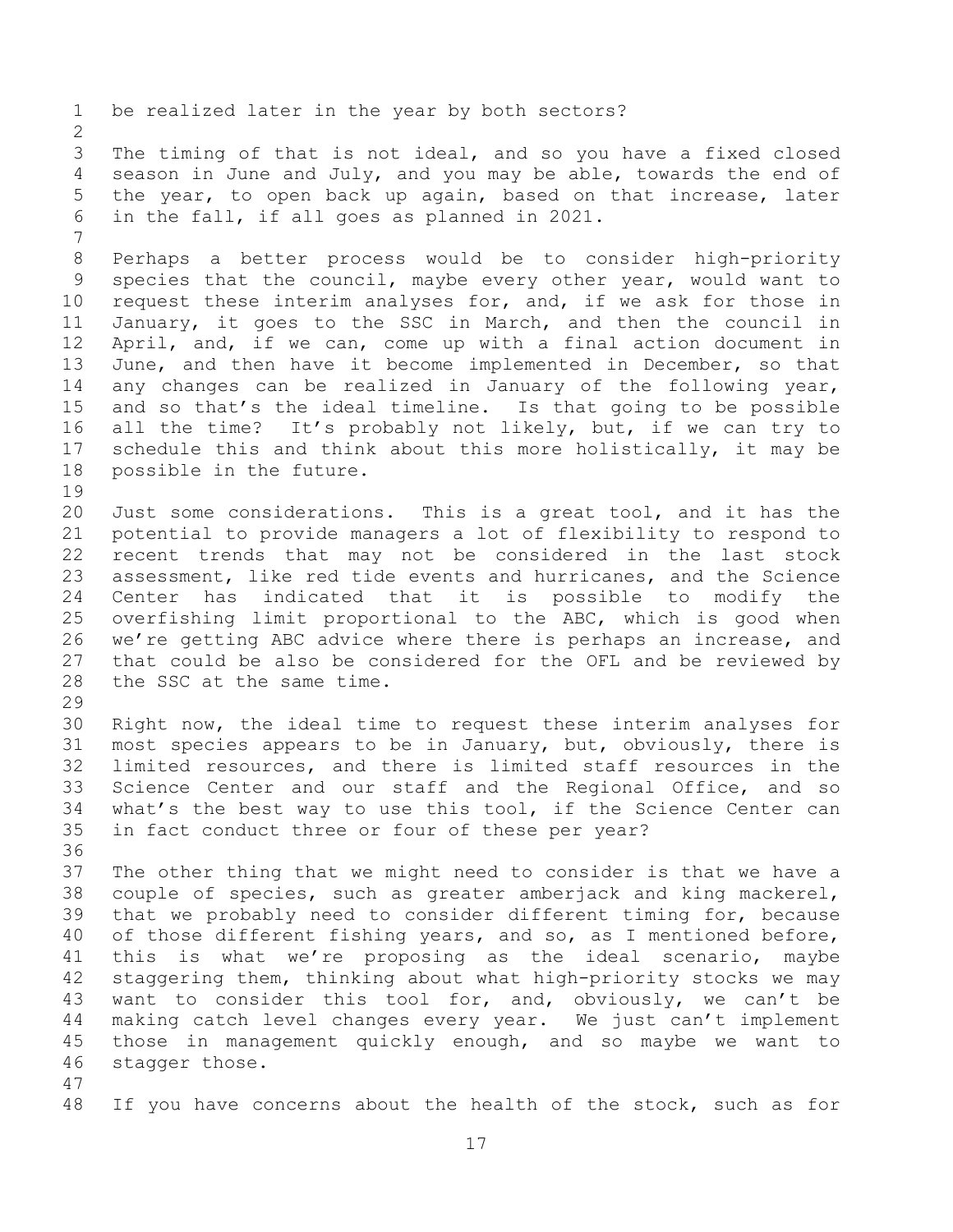red grouper, perhaps this tool would best be used to ask for an interim analysis every year, to see where you are with red grouper, and so that concludes my presentation, Mr. Chair. **CHAIRMAN FRAZER:** Okay. Thank you, Dr. Simmons. I am just looking at -- Clay, I will give you an opportunity, if you wanted to weigh-in, before I get to the questions from the council. **DR. PORCH:** Sure. Thank you, Dr. Frazer. I think that the big thing to consider here is that there are certain species, like 12 red grouper, or even red snapper and a few others, where the best index is probably a longline survey, and that one can be updated within a month or so. A lot of the species, like gray triggerfish, actually are probably best monitored with our video survey, but that takes us about a year to process all that information, because it's a lot of video reading, and we just don't have that many personnel to do it, but we are working on artificial intelligence to read the videos, and we're hoping that, within a few years, we actually can train that automated video reading to where it has a high reliability. Then that would speed things up considerably. As it stands now, for some species, actually the data would still be about a year old before we actually can do the interim analysis, and so you would probably end up, as we did with gray trigger, doing it later in the year, probably closer to the summertime, and then you would have the data from the previous summer survey, whereas things that use the longline survey for the interim analysis could be done much quicker, and January would be fine. We are looking into how we can automate the whole process and make it as efficient as possible and provide it on our website and provide it to the council, and so, even if you weren't using it for an interim analysis, you can actually see what our survey trends are, in as close to real-time as possible. **CHAIRMAN FRAZER:** Thank you, Dr. Porch. There's a couple of hands, and we'll start out Ms. Bosarge and then Mr. Diaz. **MS. BOSARGE:** Thank you, Mr. Chairman. Carrie, I thought that was an excellent presentation, and you made some really key points on timing, and also on the fact that, you know, we fuss at the Science Center a lot of times, because we want more 47 throughput, and we want more assessments, but you're quite right, in the sense that, once we get them, it takes us a long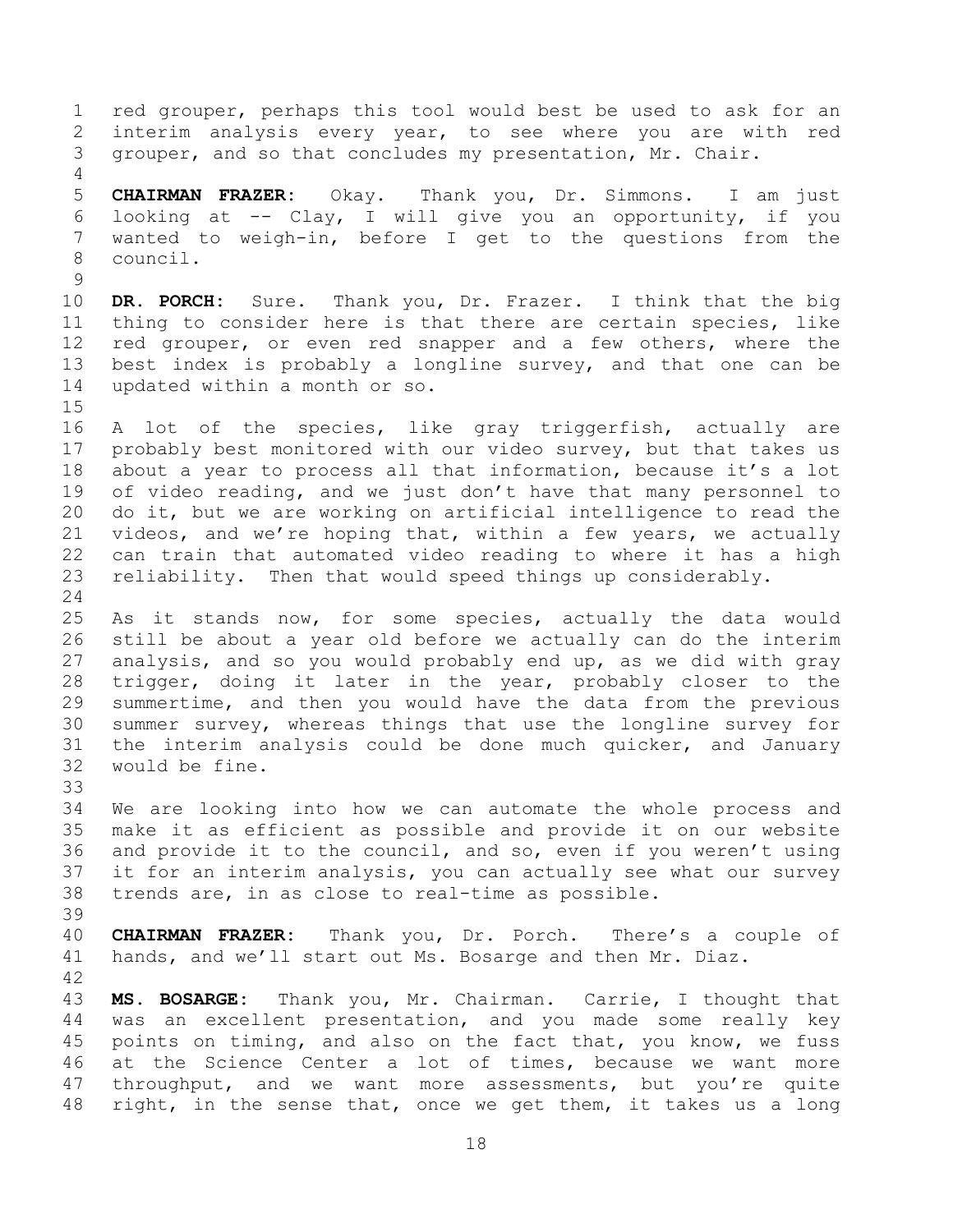time to actually enact management upon them, and there's some give-and-take there, and I don't think we need to fuss quite so much sometimes, and we need to look inward. On this particular topic, I think it might behoove us to -- If we think it's possible for the Science Center to give us two or three interim analyses per year, then we should start putting that on our SEDAR schedule. That SEDAR schedule, to me, lays out the expectations and what our wish list is from the council, and then that goes into your SEDAR Committee meetings, and that's where you really start working through the nuts and bolts of things. If we can start putting our ideas down a year or two, or three years, in advance, and it's on this schedule, which goes out to 2024, then hopefully we can work on the timing, and we'll get this thing perfected down to an art, where it comes out at the right time for us to be able to implement in a reasonable timeframe on our end. Just from a macro view, to connect this presentation with the last presentation that we had on trying to increase throughput on the operational assessments, to me, this whole interim analysis, that is really, in my mind, where we are going to get the most bang for our buck for what we need for our purposes as a council on getting updates more frequently on species. I don't know that we necessarily really need to reduce a lot of the transparency in the operational assessments to try and increase throughput there, and I think this is where we get our timeliness, and maybe we leave the operational or research tracks like they are, and I think they're functioning pretty well, and this will get us our timeliness. Thank you. **CHAIRMAN FRAZER:** Thank you, Ms. Bosarge. Mr. Diaz. **MR. DALE DIAZ:** I agree with Leann. That was a very good presentation, Dr. Simmons. The whole reason we're trying to look at these interim analyses is for efficiency, and, you know, we gain efficiency whenever we can actually take that interim analysis and use it for catch advice, and so, for us to try to time it, where we get it to where we can use it for catch advice in the most efficient fashion, that's something I think we should strive for. I did hear Leann's comment about including it with the SEDAR 47 stuff, and I know it's supposed to be separate from SEDAR, and I don't know what Dr. Simmons thinks about that, but, Dr. Simmons,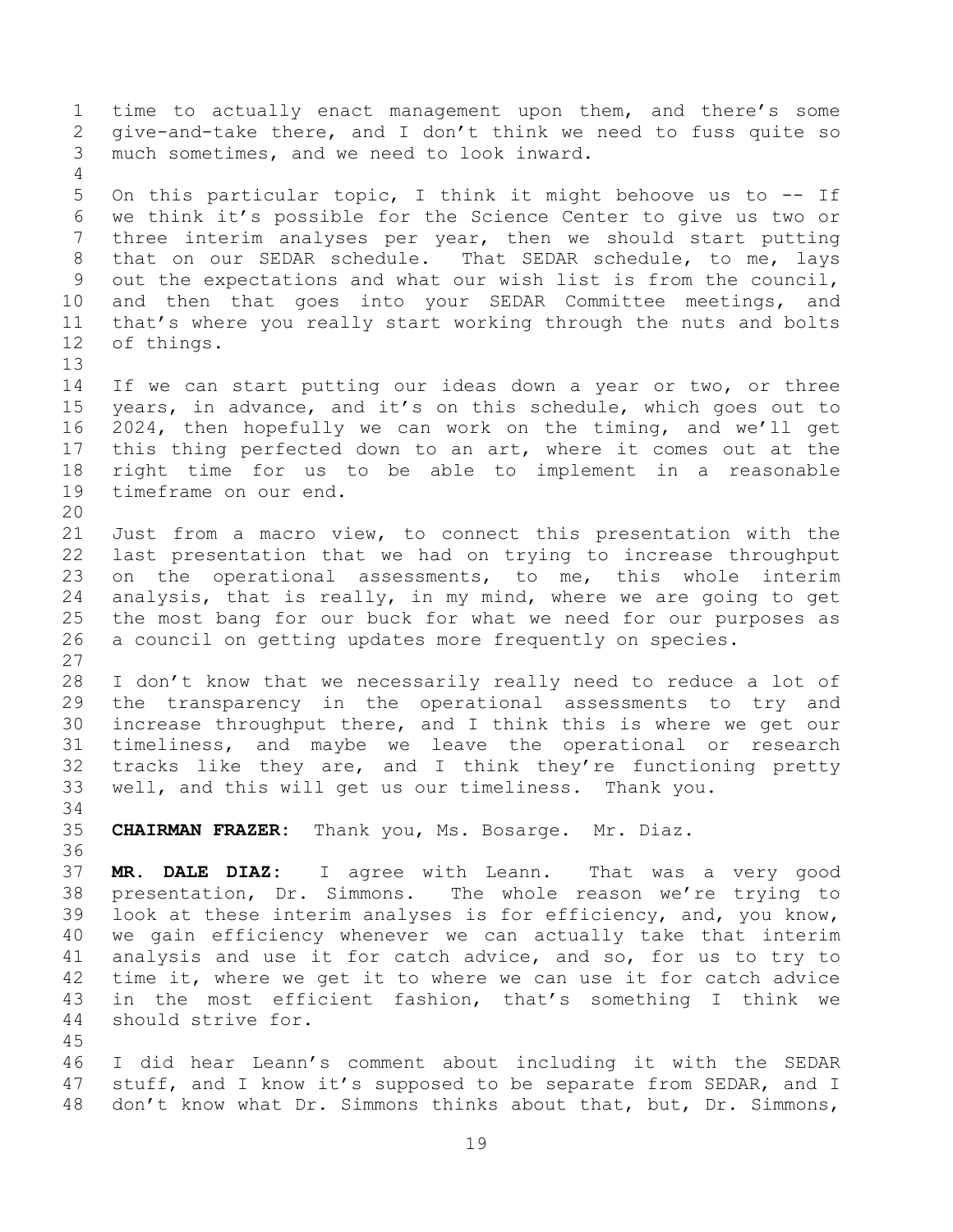Should we -- I know that you said that we need to request it in January, and our January council meeting is usually at the very end of the month, and can we have a standing agenda item on the October council meeting every year just to review the stocks that are eligible, or that are in need, of these interim analyses? Would that be a good idea and a way for us to get us automatically set up to take advantage of these interim analyses the most efficient way?

**CHAIRMAN FRAZER:** Dr. Simmons.

I guess this question is for you.

 **EXECUTIVE DIRECTOR SIMMONS:** Thank you, Mr. Chair. I think October would be a good time. I was thinking we would come up with kind of a standing request, like we have at least for red grouper, and maybe a couple other species, where the Science Center has a good idea what's coming down the pike a little bit earlier, because they're going to -- We don't want to ask them in October, with the holidays, to get it to us in January, and 21 so I think we could start there.

 I know there's going to be things that come up where we have certain concerns about various species, but, if we had a couple of maybe standing requests, then I was thinking that would be helpful, but maybe Dr. Porch has a good suggestion for that. 

 As far as including it on the SEDAR Steering Committee schedule, I think it's outside of the SEDAR stock assessment process, but we could certainly note it on our schedule as a request, and just supply an official memo, perhaps, to the Science Center with the council's desire for these ABC interim analyses, but we can work that out.

 **CHAIRMAN FRAZER:** Thank you, Dr. Simmons. I see that, Clay, your hand is up.

 **DR. PORCH:** Yes, although Carrie basically said the things that I was going to say. I don't really -- I don't mind if we keep track of it as part of SEDAR, but it's really an extra SEDAR process, and so I wouldn't want to administer the interim analyses through SEDAR, and I think that's something that we do separately, as Carrie said.

 I think we would all really appreciate putting things on a fairly predictable and regular schedule, and that would be, ultimately, my goal, is to, like I said, automate the index process, and then, along with it, pretty much automate the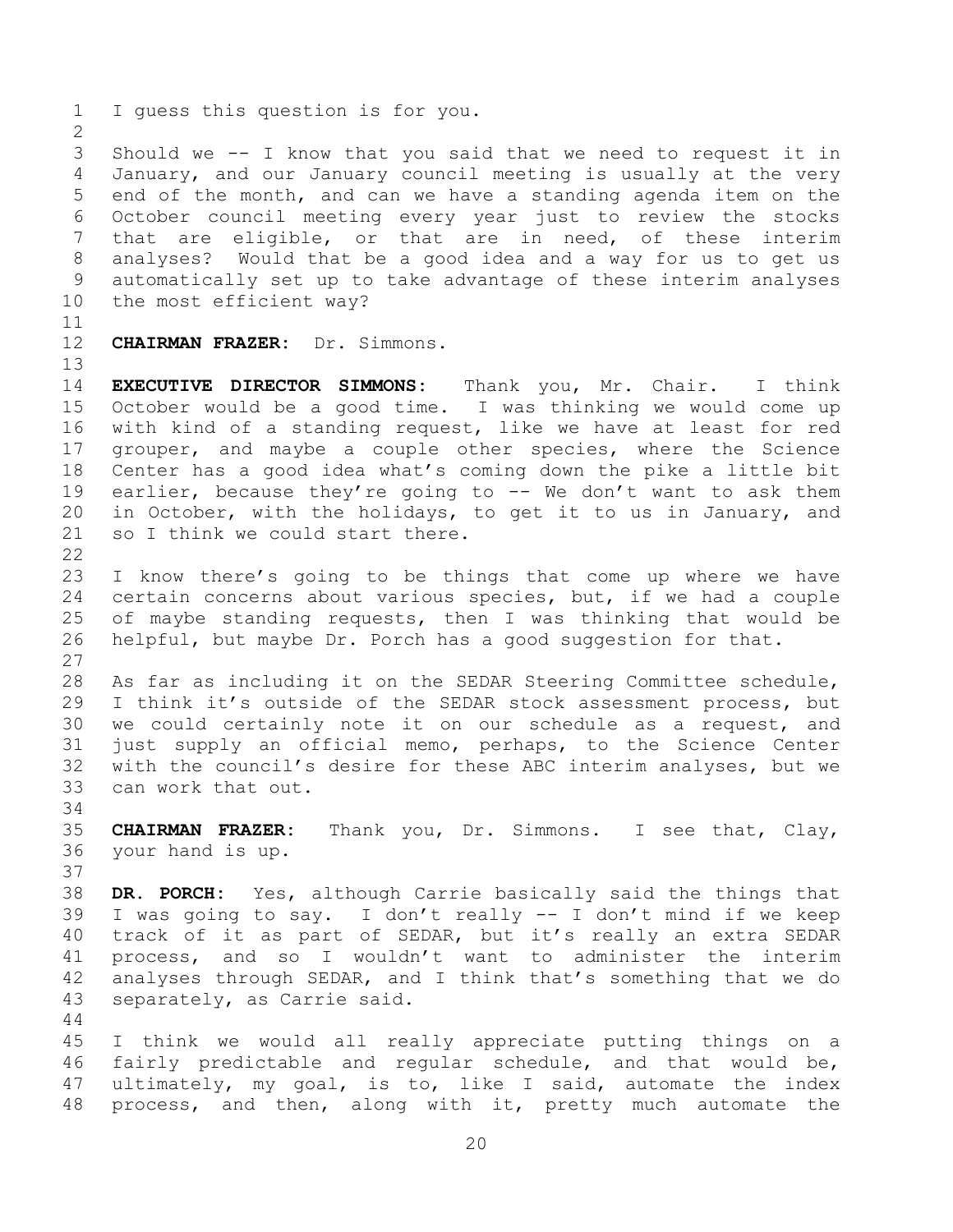interim analyses, and so, I mean, the council can use it or not, depending on what the need is, but we would have it available, but I do agree with the strategy of starting slow, with some key species, as has been suggested, three or four a year, and, as the process matures, we'll conduct MSEs, where we might refine techniques a little bit.

 People will grow more comfortable with the approach, and we might start doing it a little more often, but I think the strategy, as it's emerging, sounds good. The only other thing I would add is we do, for some of these species, like king mackerel and amberjack, where we don't have the best fishery- independent indices, we'll have to think a little bit more about whether we want to apply this approach to them.

 I am looking at trying to work with our partners to retool our entire fishery-independent survey process, our whole enterprise, but that's going to take some time, but hopefully, at some point, we'll have better fishery-independent data for all of our species, taking advantage of things like the things we've learned from the Great Red Snapper Count. 

 There is a whole lot of money that's going to be spent on an interim -- Well, a fishery-independent assessment of the number of amberjack out there, and no doubt we'll learn a lot about that, and we'll basically be able to change our whole survey enterprise, to take advantage of those kind of technologies, and we'll just move to having more informative fishery-independent surveys, which means we can have more frequent and better interim analyses.

**CHAIRMAN FRAZER:** Thank you, Dr. Porch. Leann.

 **MS. BOSARGE:** Thank you, Mr. Chair. I just wondered if, maybe at a future meeting, staff, working with the Science Center, could bring us maybe a proposed schedule, like a proposed list of species, for 2021, 2022, and 2023, and let's get started at looking at what that revolving schedule, or reoccurring, for some species, would be.

 Then the council could take that and revise it as we see fit. 42 Like, oh, we don't think that's a high priority or whatever, and we'll start to work through the kinks. I think, if we don't ever put it on paper and have it presented to us, this is going to be a very reactive, rather than proactive, process.

 **CHAIRMAN FRAZER:** Thank you, Leann. Okay. Are there any other questions? I will wait just a second, because there seems to be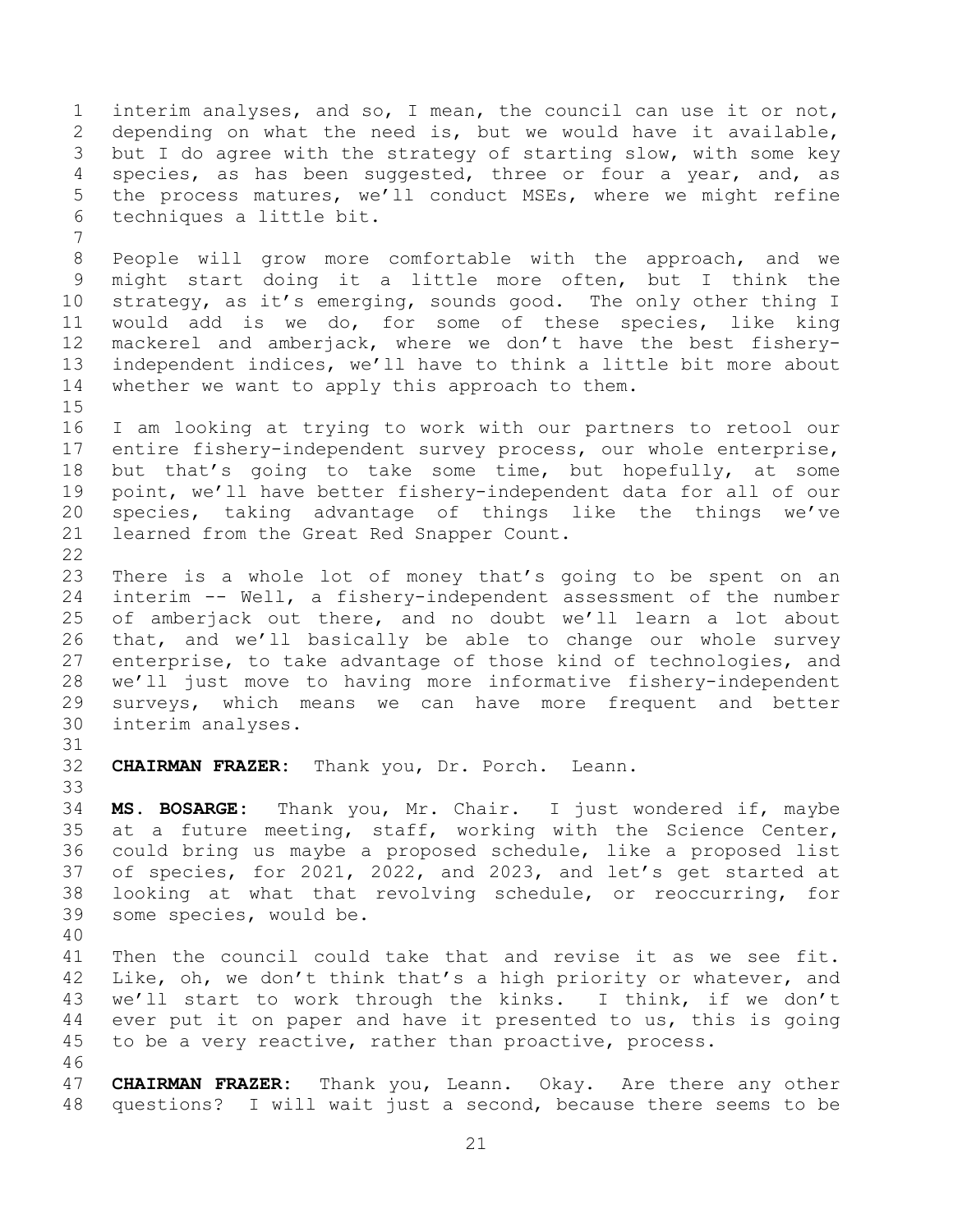<span id="page-21-0"></span> a little bit of a delay here. All right. I am not seeing any more hands, and so we will go ahead and try to keep on schedule here, and we'll move to Agenda Item Number VI, which is the SEDAR Steering Committee Report from October 16, 2020, and that was a webinar meeting, and that is Tab I, Number 6 in your briefing materials. Mr. Rindone, if you want to help us with that. Dr. Simmons, go ahead. **SEDAR STEERING COMMITTEE REPORT FROM OCTOBER 16, 2020 WEBINAR MEETING EXECUTIVE DIRECTOR SIMMONS:** Thanks. I have a short presentation, and then Ryan is going to walk us through the changes to the schedule, if that's okay. I am just going to focus on the Gulf, versus the South Atlantic and Caribbean, and we're just going to focus on the Gulf for this. In the background materials, I have included the briefing book, and it's Tab I, Number 6(b), and, if you go to that, there are several attachments that were also available to us from the SEDAR website, and, if anybody needs those, or can't find them, let me know. I will be referring to them during the presentation. Just a quick overview of the presentation, we got an update on the SEDAR projects report and the process, and we talked a lot about the operational assessment process, which there is a motion that the committee passed regarding that, and there are some changes to the assessment schedule, based on the COVID pandemic, and there were two Other Business items. First, we received a projects update. For SEDAR 70, the Gulf greater amberjack, it was only delayed by one month, and so we are on track for that to be reviewed by our SSC in January of 2021. We also received an update on the impacts of ongoing projects and COVID-19. Specifically, we first talked about the research track for SEDAR 68, which is the Gulf and South Atlantic scamp research track assessment schedule. Just to provide a review, again, there was an in-person data workshop, and it was cancelled, in March. Then there was a series of webinars that were held, and we had several SSC members that were involved in that. Then there were several webinars held in April and May, and then the assessment was placed on hold for three months, due to time constraints from data providers, and then the final data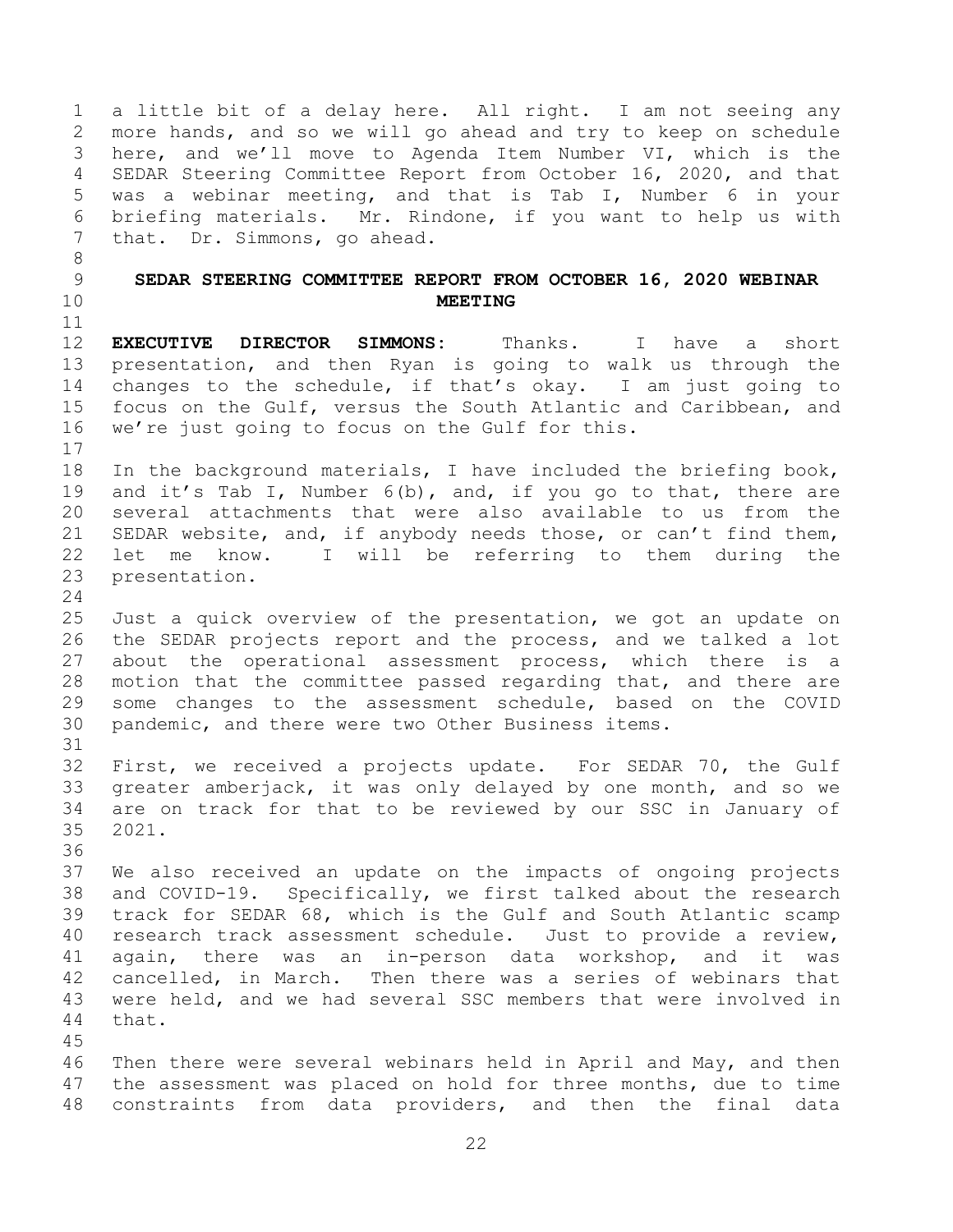workshop webinar was held in September, this last month, of 2020. We also received more information and an Attachment 3 from Dr. Neer on the operational assessments. Just, again, and we've been through this, and this is really for the Science Center to streamline the process, and the proposal is to eliminate the assessment panels for all future operational assessments and instead use these topical working groups, and we've had a lot of discussion on this. There was a lot of questions from the committee, the Steering Committee, and just asking more about transparency and how the topical working groups would be used moving forward. After that discussion, there was more feedback from Dr. Porch 17 and Dr. Neer, and the committee passed the following motion, and they requested that the Science Center and SEDAR staff develop a guidance documents for the operational assessment process, including the use of topical working groups, to ensure the process will remain transparent, while still meeting the needs 22 of the Science Center to streamline the current process, and this guidance document should be presented to the committee in the spring of 2021, and that was approved by consensus, and so we'll be hearing some more about that and providing information to the SSC as well in the coming months. We also received some information about changes to the stock assessment schedule for next year and in 2022, and there has been a lot of issues regarding challenges of getting into the lab and being able to age the various fish species, where the assessments are scheduled next year, and catch estimates, which we're going to talk a little bit more about tomorrow, to reduce the backlog of ageing of hard parts of the fish, the spines and otoliths, and basically a lot of the federal staff can't even get into the buildings or laboratories. The Science Center proposed prioritizing gag for the Gulf of Mexico, specifically for the Gulf, and delaying the gray snapper SEDAR 75, the start date of that one year, from 2021 to 2022, and we're also expecting that would push back the yellowedge grouper operational assessment one year and delay the gray triggerfish research track assessment one year. Ryan will talk a little bit more about that next. There were two Other Business items that were reviewed. In May, we had received some information on a methods and procedures workshop, which to combine indices of fishery-independent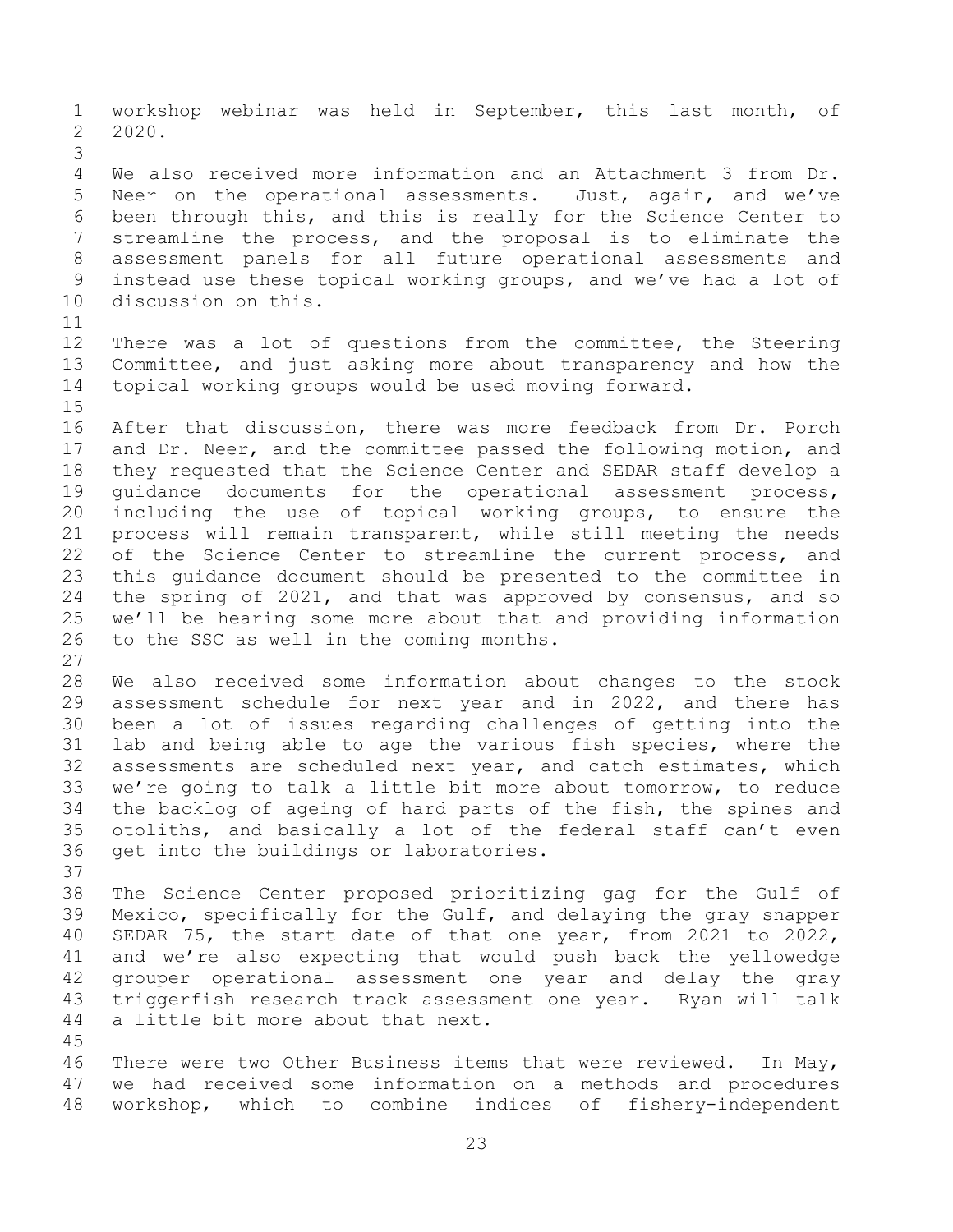surveys across space and time, and you can read the objective there of that workshop, and we received quite a bit more information on this, and the committee concurred that they would like to see this indices procedure workshop move forward as it was proposed in Attachment 6, and that was approved by consensus. Then we also heard a nice presentation from SEDAR staff regarding research recommendations. They put together a search tool and a searchable PDF, and I think folks have been really looking forward to doing something like this for a long time, and so I commend the staff for doing this, and I think it's a really nice tool, and you can go to the link down there at the bottom of the presentation. It has research recommendations by council, and also by species, and then they have a really big all research recommendations, and so it's really a nice tool to use when we're getting ready 19 to do the next assessment, and we can look at, hey, what were the gaps from the previous assessment, and so we really appreciate that. That concludes my report, and you may want to add in any other details on this, Dr. Porch, before we get to the schedule. **CHAIRMAN FRAZER:** Any questions or any missing parts, Clay, that we need to add? **DR. PORCH:** No, and I think that was a great overview. **CHAIRMAN FRAZER:** Okay. Thank you. I am not seeing any hands, and so we can go ahead and move into the assessment schedule with Mr. Rindone. **MR. RINDONE:** Thank you, sir. We fiddled this with last during the SEDAR Steering Committee meeting. For 2020, we're finishing up greater amberjack, and we're starting gag, and we're continuing with the scamp research track, and we will be having the Gulf and South Atlantic SSCs review projections for the yellowtail snapper benchmark assessment that was concluded earlier in the year, and those SSCs are going to meet on October 30 to talk about that. In 2021, we keep going with the gag and scamp research track, and we begin the red snapper research track, and then the scamp operational assessment, which is where the management advice comes from, that will also start, or is anticipated to start, in 2021. You see there that the gray snapper assessment has been

pushed back, and then we also have an FWC assessment of mutton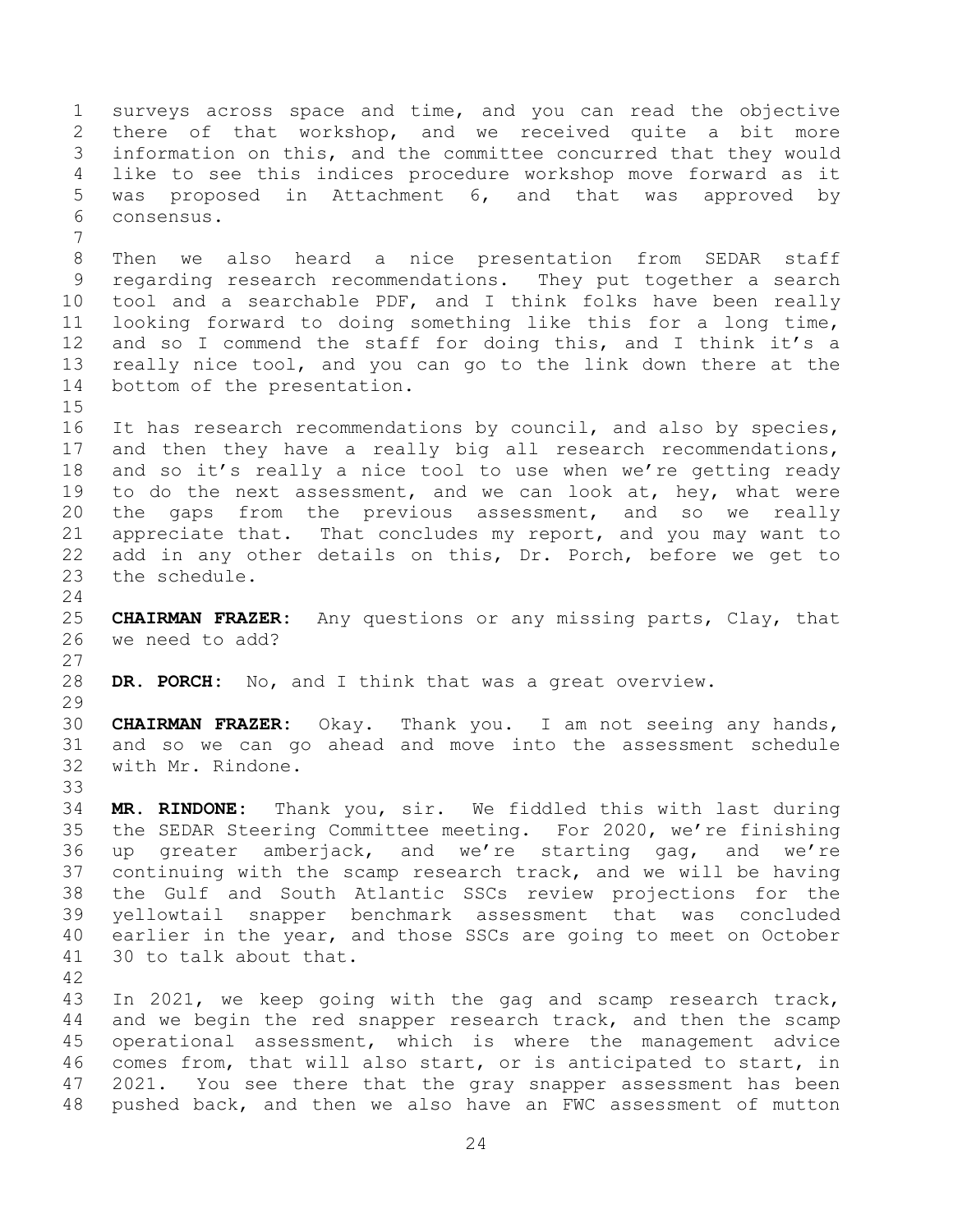snapper that kicks off.

 In 2022, the scamp operational assessment should be concluded, and the red snapper research track will be continuing. We also have a Spanish mackerel assessment that will be conducted by the HMS Division, and we haven't looked at Spanish mackerel in quite some time, and so it will be good to wipe the dust off of that one.

 Then we moved the gray snapper operational assessment down there, and we'll clarify timing on that more after the Science Center looks at its workflow and its workload. The mutton snapper assessment should finish up with FWC in 2022. That's as far as we have things finalized, with the exception of gray snapper.

- For 2023, these assessments -- This part of the schedule has been accepted by the SEDAR Steering Committee, but actual start and end dates, and even the terminal years, haven't been set in stone just yet, and so the red snapper research track should wrap up, and we should kick off the operational assessment, which is where we get that management advice, and we're also looking at trying to start a gray triggerfish research track in 2023, and then we'll do a yellowedge grouper operational assessment, which is also another one of our more dusty assessments. This one was done last, or was finished, in 2011, with data through 2009, and so it's definitely time. Then the FWC will kick off the west Florida hogfish benchmark assessment also in 2023.
- 

 Moving on down to our proposed part of the schedule here, in 2024, we'll keep pushing with the gray triggerfish research track, and we'll do operational assessments of lane and vermilion, and then we'll look at the tilefish complex, which is also another one of our older assessments, and then FWC will look at doing a black grouper benchmark, and this is contingent on some resolution of the previous data issues that we encountered last time we tried to take a swing at this species. 

 As for putting the interim analyses on there for each year, we will certainly do that, and it will expand out to just more than one page, but we can certainly add those. Mr. Chair.

 **CHAIRMAN FRAZER:** All right. Thank you, Mr. Rindone, for that run-through. Are there any questions from the committee with regard to the schedule? Okay. I am not seeing any, and so are there any other business items that we need to consider at this time? Okay. Seeing no other business items, I will go ahead